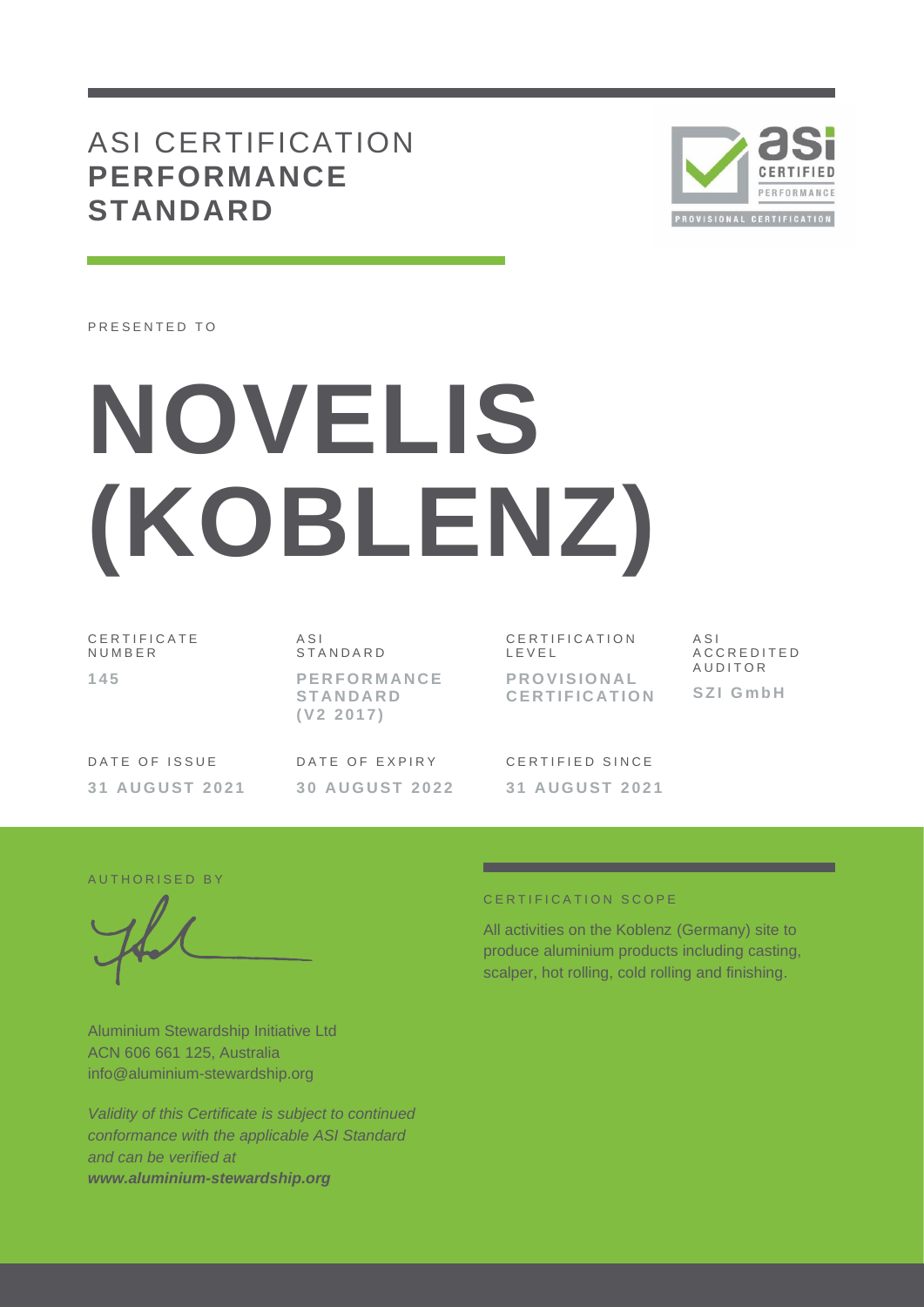# SUMMARY AUDIT REPORT **PERFORMANCE STANDARD**

### **OVERVIEW**

| MEMBER NAME                | Novelis Inc.                                                                                                                                                                                                                                                                                                                                                                                                                      |
|----------------------------|-----------------------------------------------------------------------------------------------------------------------------------------------------------------------------------------------------------------------------------------------------------------------------------------------------------------------------------------------------------------------------------------------------------------------------------|
| ENTITY NAME                | Novelis (Koblenz)                                                                                                                                                                                                                                                                                                                                                                                                                 |
| CERTIFICATION<br>SCOPE     | All activities on the Koblenz (Germany) site to produce aluminium products<br>including casting, scalper, hot rolling, cold rolling and finishing.                                                                                                                                                                                                                                                                                |
| SUPPLY CHAIN<br>ACTIVITIES | Casthouses<br>Semi-Fabrication<br>Material Conversion (Production and Transformation)                                                                                                                                                                                                                                                                                                                                             |
| ASI STANDARD               | Performance Standard V2                                                                                                                                                                                                                                                                                                                                                                                                           |
| AUDIT TYPE                 | <b>Initial Certification Audit</b>                                                                                                                                                                                                                                                                                                                                                                                                |
| AUDIT FIRM                 | SZI GmbH                                                                                                                                                                                                                                                                                                                                                                                                                          |
| AUDIT DATE                 | 23 - 25 March 2021                                                                                                                                                                                                                                                                                                                                                                                                                |
| AUDIT REPORT<br>SUBMISSION | 7 July 2021                                                                                                                                                                                                                                                                                                                                                                                                                       |
| AUDIT SCOPE                | The audit scope includes all activities on the Koblenz site (Germany) to<br>produce aluminium products including casting, scalper, hot rolling, cold<br>rolling and finishing.                                                                                                                                                                                                                                                    |
|                            | Supply chain activities included in the audit scope:                                                                                                                                                                                                                                                                                                                                                                              |
|                            | Casthouses                                                                                                                                                                                                                                                                                                                                                                                                                        |
|                            | Semi-Fabrication                                                                                                                                                                                                                                                                                                                                                                                                                  |
|                            | Material Conversion (Production and Transformation)                                                                                                                                                                                                                                                                                                                                                                               |
|                            | All relevant Criteria in the ASI Performance Standard were included in the<br>Audit Scope.                                                                                                                                                                                                                                                                                                                                        |
|                            | At the time of the Audit (March 2021), access to the site was not possible,<br>due to COVID-19 related travel restrictions. The Audit has been undertaken<br>as a 'desktop' exercise, in accordance with ASI Interim Policy regarding<br>Audits, Audit-Related Travel and Coronavirus (v4), and included a remote<br>review of relevant documentation and webcam footage of specific controls<br>related to high risk activities. |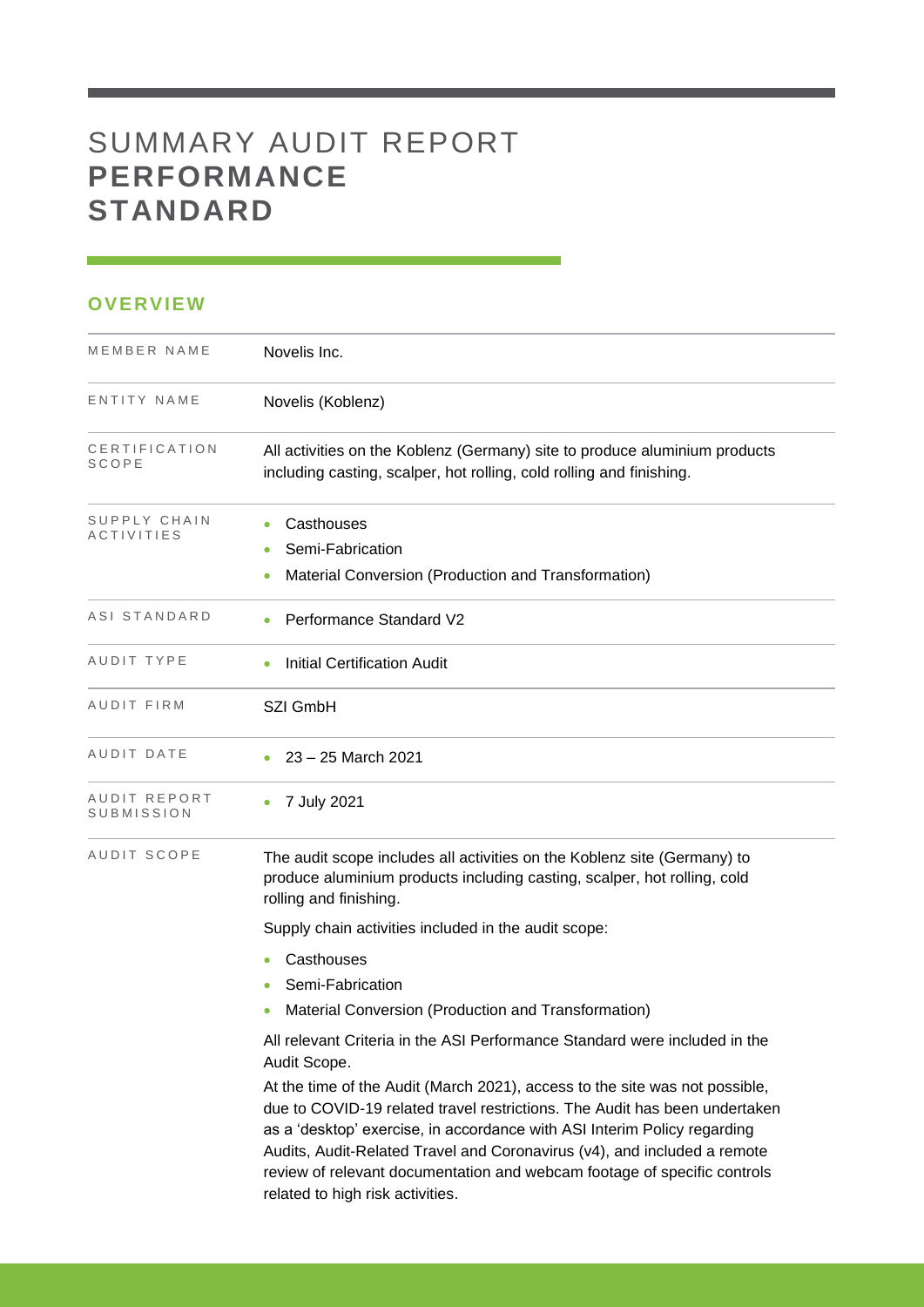| AUDIT<br>OUTCOME                           | <b>Provisional Certification</b>                                                                                                                                                                                                                                                                                                                                                                                                                                                                                                                                                                                                               |
|--------------------------------------------|------------------------------------------------------------------------------------------------------------------------------------------------------------------------------------------------------------------------------------------------------------------------------------------------------------------------------------------------------------------------------------------------------------------------------------------------------------------------------------------------------------------------------------------------------------------------------------------------------------------------------------------------|
| AUDIT<br>METHODOLOGY<br><b>DECLARATION</b> | The Auditors confirm that:<br>The information provided by the Entity is true and accurate to the best<br>M<br>knowledge of the Auditor(s) preparing this report.<br>The findings are based on verified Objective Evidence relevant to the<br>M<br>time period for the Audit, traceable and unambiguous.<br>The Audit Scope and audit methodology are sufficient to establish<br>$\blacktriangledown$<br>confidence that the findings are indicative of the performance of the<br>Entity's defined Certification Scope.<br>The Auditor(s) have acted in a manner deemed ethical, truthful, accurate<br>professional, independent and objective. |
| CERTIFICATION<br>PERIOD                    | 31 August 2021 - 30 August 2022                                                                                                                                                                                                                                                                                                                                                                                                                                                                                                                                                                                                                |
| NEXT AUDIT<br>TYPE                         | Surveillance Audit                                                                                                                                                                                                                                                                                                                                                                                                                                                                                                                                                                                                                             |
| NEXT AUDIT<br><b>DUE DATE</b>              | 28 February 2022                                                                                                                                                                                                                                                                                                                                                                                                                                                                                                                                                                                                                               |
| CERTIFICATE<br>NUMBER                      | 145                                                                                                                                                                                                                                                                                                                                                                                                                                                                                                                                                                                                                                            |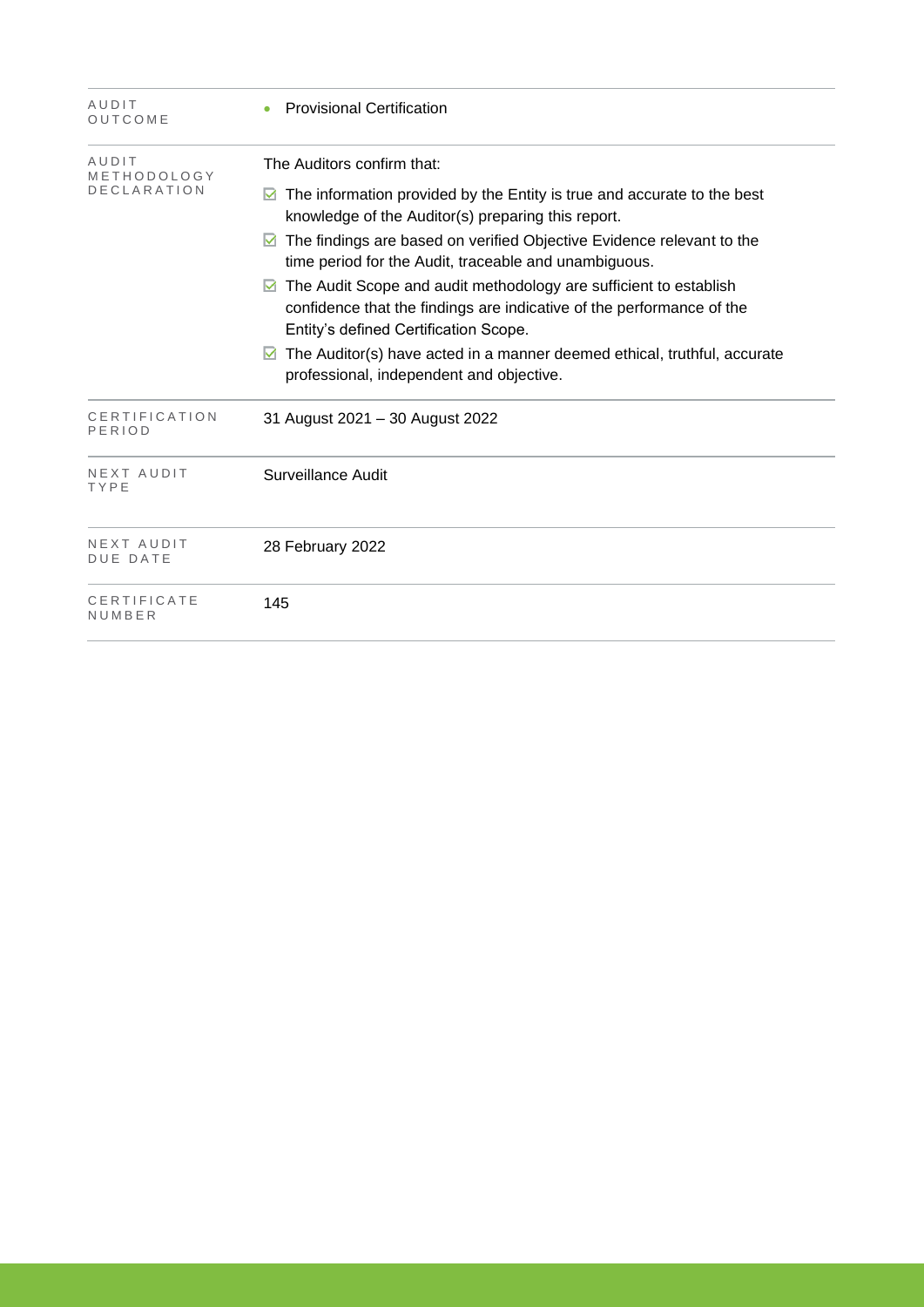## **SUMMARY OF FINDINGS**

| <b>CRITERION</b>                                                                 | <b>RATING</b> | COMMENT                                                                                                                                                                                                                                                                                                                                                                                                                                                                      |  |
|----------------------------------------------------------------------------------|---------------|------------------------------------------------------------------------------------------------------------------------------------------------------------------------------------------------------------------------------------------------------------------------------------------------------------------------------------------------------------------------------------------------------------------------------------------------------------------------------|--|
| PRINCIPLE 1 BUSINESS INTEGRITY                                                   |               |                                                                                                                                                                                                                                                                                                                                                                                                                                                                              |  |
| 1.1 Legal Compliance                                                             | Conformance   | The Entity has developed and implemented policies,<br>systems, procedures and processes that conform to<br>ASI Performance Standard's legal compliance<br>requirements. There are systems in place to<br>maintain awareness of and ensure compliance with<br>applicable law. The Entity holds ISO 14001, ISO<br>50001 and ISO 9001 certifications from an<br>accredited certification body. Corporate supports the<br>site with legal counsel.                               |  |
| 1.2 Anti-Corruption                                                              | Conformance   | The Entity works against corruption in all its forms,<br>consistent with applicable law and prevailing<br>international standards. Among the instruments, a<br>Code of Conduct is issued and communicated<br>internally and externally. The Entity has provided<br>training to employees with regards to business<br>ethics. Corporate Headquarters operates a<br>whistleblowing hotline where potential breaches or<br>suspected corruption can be reported confidentially. |  |
| 1.3 Code of Conduct                                                              | Conformance   | The Entity has implemented a Code of Conduct<br>including principles relevant to environmental, social<br>and governance performance. The Novelis Group<br>Code of Conduct can be accessed via:<br>https://www.novelis.com/wp-<br>content/uploads/2020/07/Code-of-Conduct.pdf<br>The Supplier Code of Conduct is available via:<br>https://www.novelis.com/wp-<br>content/uploads/2021/04/Novelis-Supplier-Code-of-<br>Conduct-ENG-04292021.pdf                              |  |
| PRINCIPLE 2 POLICY & MANAGEMENT                                                  |               |                                                                                                                                                                                                                                                                                                                                                                                                                                                                              |  |
| 2.1a Environmental, Social, and<br>Governance Policy (implement and<br>maintain) | Conformance   | The Novelis Group Environment, Health, Safety and<br>Quality (EHSQ) Policy is communicated both<br>internally and externally. Internal communication is<br>ensured through annual trainings and informational<br>announcements.<br>The external communication is given via Novelis<br>webpage:<br>https://novelis.com/wp-<br>content/uploads/2020/12/EHS-Policy-<br>Guidelines_ENG.pdf                                                                                       |  |
| 2.1b Environmental, Social, and<br>Governance Policy (senior<br>management)      | Conformance   | In accordance with the ASI Performance Standard<br>as well as the Novelis EHSQ Policy, the Entity has<br>senior management endorsement and support<br>through provision of resources and regularly review                                                                                                                                                                                                                                                                    |  |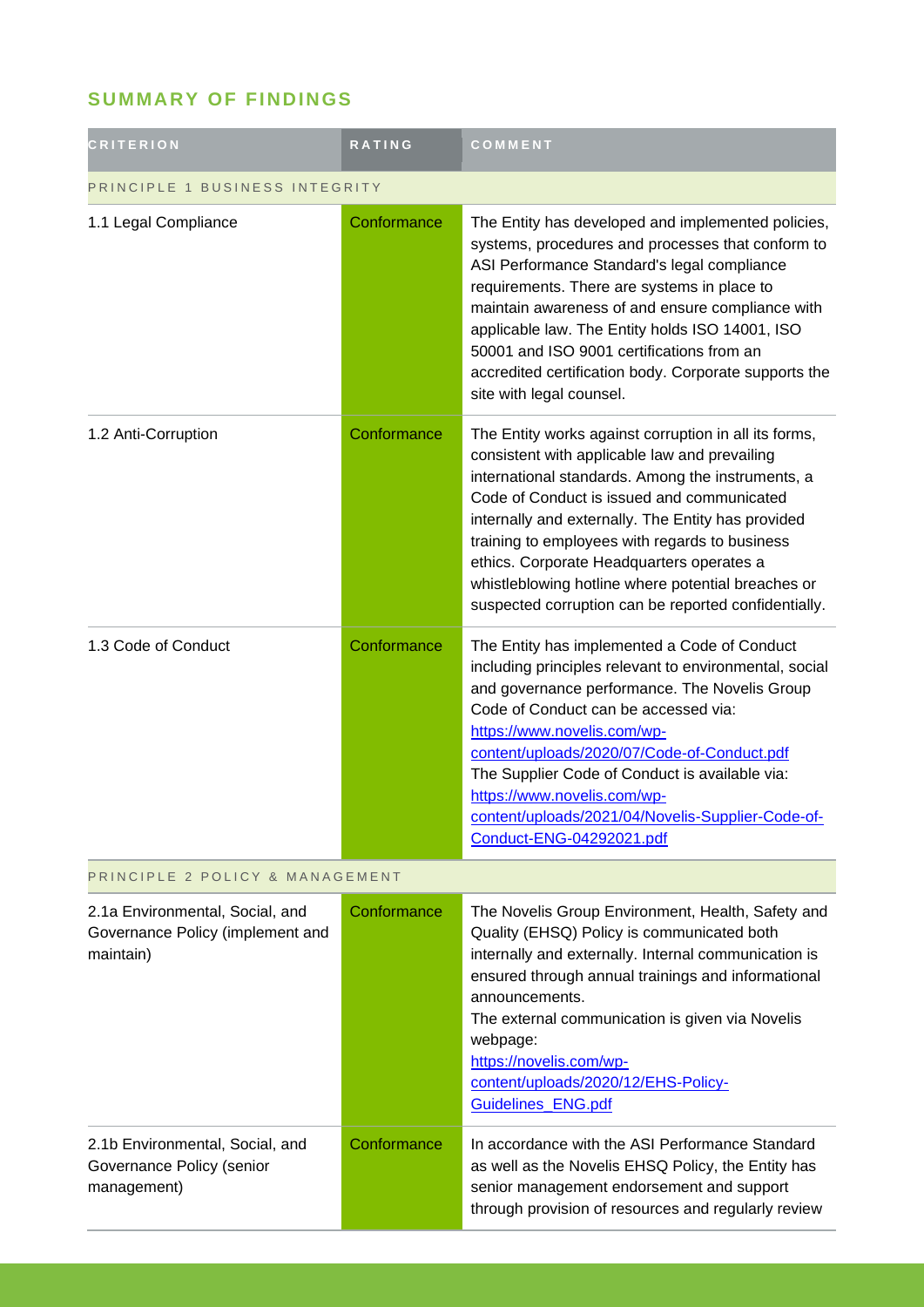| <b>CRITERION</b>                                                               | <b>RATING</b>     | COMMENT                                                                                                                                                                                                                                                                                                                                                                                                                                                                      |
|--------------------------------------------------------------------------------|-------------------|------------------------------------------------------------------------------------------------------------------------------------------------------------------------------------------------------------------------------------------------------------------------------------------------------------------------------------------------------------------------------------------------------------------------------------------------------------------------------|
|                                                                                |                   | the policies. The Entity obtained ISO 14001 and ISO<br>50001 certifications which are consistent with their<br>ASI Certification Scope.                                                                                                                                                                                                                                                                                                                                      |
| 2.1c Environmental, Social, and<br><b>Governance Policy</b><br>(communication) | Conformance       | The Novelis EHSQ Policy is continuously<br>communicated both internally and externally. Internal<br>communication is ensured through annual trainings<br>and informational announcements. A copy of the<br>latest EHS policy can be found via:<br>https://www.novelis.com/wp-<br>content/uploads/2020/12/EHS-Policy-<br>Guidelines_ENG.pdf                                                                                                                                   |
| 2.2 Leadership                                                                 | Conformance       | The Novelis CEO has corporate responsibility and<br>authority to ensure conformance with the ASI<br>Performance Standard. On regional and local level,<br>senior Management Representatives have been<br>appointed for having overall responsibility and<br>authority to ensure conformance with ASI<br>Performance Standard.                                                                                                                                                |
| 2.3a Environmental and Social<br><b>Management Systems</b><br>(environmental)  | Conformance       | The Entity has documented and implemented both<br>an Environmental Management System according to<br>ISO 14001 and Energy Management System<br>according to ISO 50001. The management system is<br>certified by an accredited certification body.                                                                                                                                                                                                                            |
| 2.3b Environmental and Social<br>Management Systems (social)                   | Conformance       | The Entity has documented an Environmental<br>Management System which has been certified<br>according to ISO 14001:2015. Furthermore the Entity<br>has implemented and fulfills the requirements of a<br>Social Management System (SA 8000).                                                                                                                                                                                                                                 |
| 2.4 Responsible Sourcing                                                       | Unable to<br>Rate | Whilst records relating to the systems were reviewed<br>and assessed as being up to date and in<br>conformance with the ASI Performance Standard, a<br>physical assessment of Criterion 2.4 to determine<br>performance was not undertaken.<br>We have therefore assessed this Criterion as<br>'Unable to Rate', until the Entity can be assessed<br>during the on-site audit.                                                                                               |
| 2.5 Impact Assessments                                                         | Conformance       | As part of the internal risk assessments, the<br>influencing factors such as environment, social,<br>human rights are recorded and evaluated in the<br>context of new projects and system changes.<br>No new bigger projects or major changes to existing<br>facilities took place since the Entity joined ASI. The<br>site is located in a highly regulated country<br>(Germany), where relevant projects and changes<br>(linked to construction activities) must undergo a |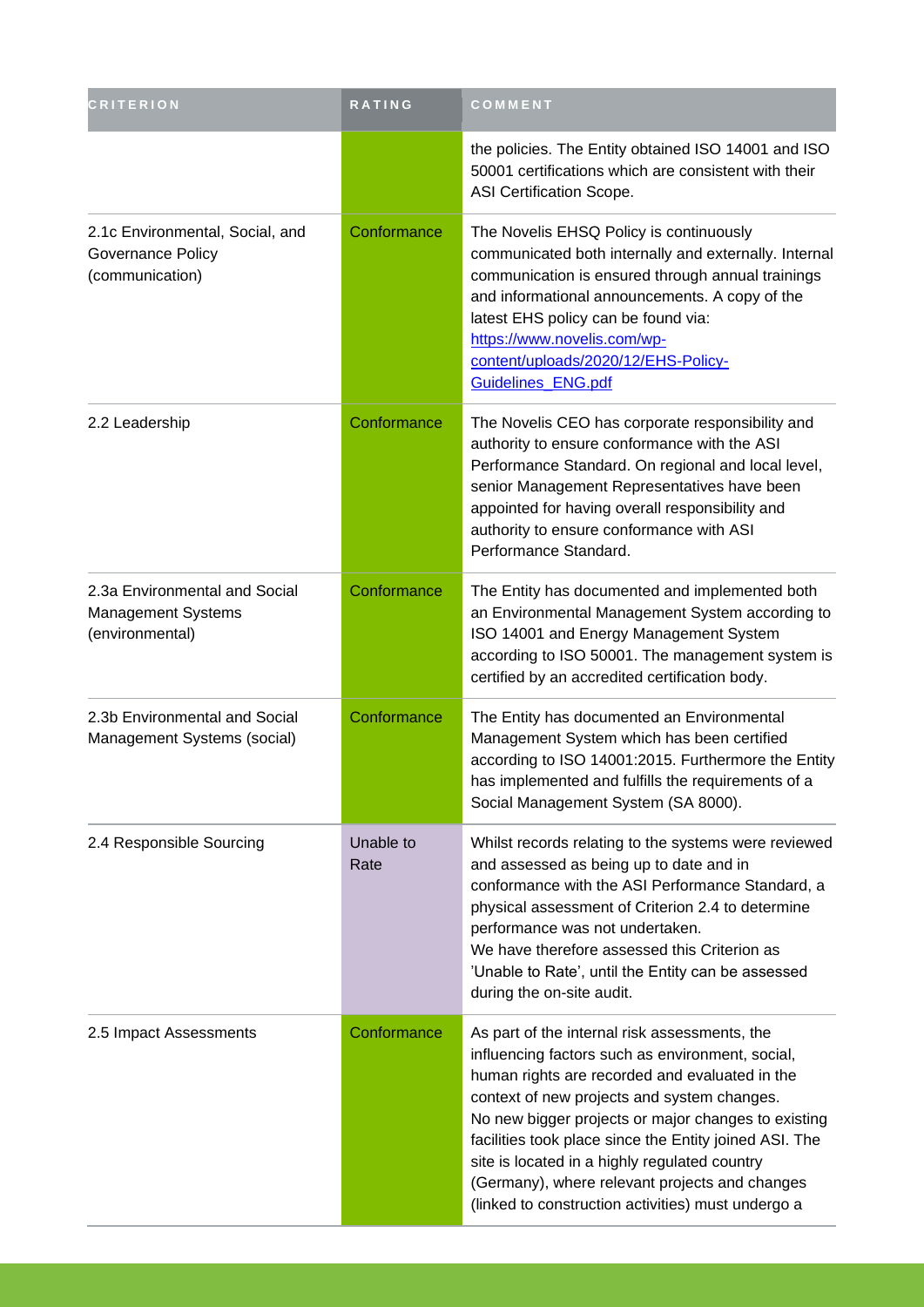| <b>CRITERION</b>                                      | <b>RATING</b>                    | COMMENT                                                                                                                                                                                                                                                                                                                                                                                                                                                                                                                                                                                                                                                        |
|-------------------------------------------------------|----------------------------------|----------------------------------------------------------------------------------------------------------------------------------------------------------------------------------------------------------------------------------------------------------------------------------------------------------------------------------------------------------------------------------------------------------------------------------------------------------------------------------------------------------------------------------------------------------------------------------------------------------------------------------------------------------------|
|                                                       |                                  | thorough analysis and authorization process<br>(including Human Rights) and the Entity has systems<br>in place to manage this effectively.                                                                                                                                                                                                                                                                                                                                                                                                                                                                                                                     |
| 2.6 Emergency Response Plan                           | Conformance                      | The Entity has a well implemented and trained<br>emergency response plan. External stakeholders<br>such as community and authority are involved. There<br>are regular drills together with the plant fire brigade,<br>the community and workers.                                                                                                                                                                                                                                                                                                                                                                                                               |
| 2.7 Mergers and Acquisitions                          | Conformance                      | Acquisitions executed by Novelis headquarters are<br>accompanied by a due diligence process and<br>supported by external specialists to reflect<br>environmental, social and governance issues.                                                                                                                                                                                                                                                                                                                                                                                                                                                                |
| 2.8 Closure, Decommissioning and<br><b>Divestment</b> | Conformance                      | The Entity systematically reviews environmental,<br>social and governance issues as part of the Entity's<br>planning process. Closure, decommissioning and<br>divestment are not managed on local level but by<br>corporate Headquarters. There were no closure,<br>decommissioning and divestment plans for the<br>audited entity since they joined ASI.                                                                                                                                                                                                                                                                                                      |
| PRINCIPLE 3 TRANSPARENCY                              |                                  |                                                                                                                                                                                                                                                                                                                                                                                                                                                                                                                                                                                                                                                                |
| 3.1 Sustainability Reporting                          | <b>Minor Non-</b><br>Conformance | The Entity is still part of the latest Aleris sustainability<br>reporting. However, Aleris group publicly disclosed<br>its governance approach and its material<br>environmental, social and economic impacts in the<br>Group Sustainability Report.<br>Due to the recent transfer of Entity ownership, the<br>validity of the now redundant web domain has<br>resulted in an expired certificate for the domain and<br>as such the Aleris Sustainability Report cannot be<br>viewed safely and is identified by various web<br>browsers as a potential security risk to the viewer.<br>Therefore this information is not readily accessible to<br>the public. |
| 3.2 Non-compliance and liabilities                    | Conformance                      | The Entity is part of the Aleris Sustainability<br>Reporting (to 2020). In future they will be included in<br>the Novelis sustainability reporting.<br>Entity specific information on significant fines,<br>judgments, penalties and non-monetary sanctions<br>are published by the district government (SGD<br>Nord). Public access is ensured via the EU Directive<br>2003/4/EC executed as "Environmental information<br>act (UIG)":<br>https://sgdnord.rlp.de/fileadmin/sgdnord/Abteilung_2/<br>IED/15_Aleris_UIB_Mrz_2020.pdf                                                                                                                             |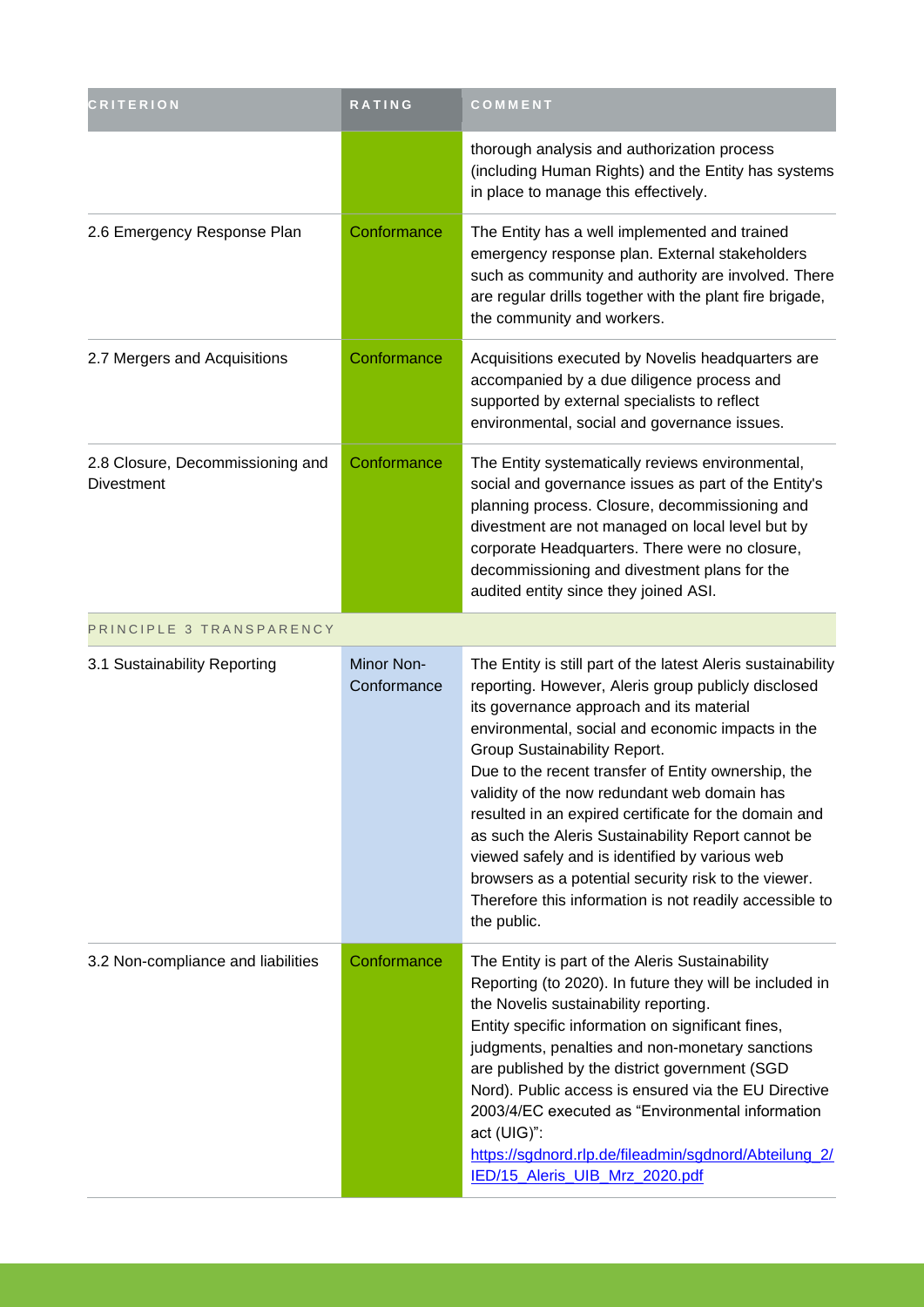| <b>CRITERION</b>                                                          | RATING         | COMMENT                                                                                                                                                                                                                                                                                                                                                        |
|---------------------------------------------------------------------------|----------------|----------------------------------------------------------------------------------------------------------------------------------------------------------------------------------------------------------------------------------------------------------------------------------------------------------------------------------------------------------------|
| 3.3a Payments to governments<br>(legal and contractual)                   | Conformance    | The Entity complies with the strict local legislation<br>and has implemented policies and procedures to<br>conform to this requirement. To prevent corruption,<br>detailed behaviours are described in the Novelis<br>Code of Conduct. It is precisely regulated, for<br>example, which payments are made to authorities.                                      |
| 3.3b Payments to governments<br>(disclosure - bauxite mining)             | Not Applicable | This Criterion is not applicable to the Entity's<br>Certification Scope.                                                                                                                                                                                                                                                                                       |
| 3.4 Stakeholder complaints,<br>grievances and requests for<br>information | Conformance    | The Entity is certified against ISO 14001:2015 and<br>has implemented fine complaints resolution<br>mechanisms.<br>A whistleblowing hotline is in place (NOVELIS<br>ETHICS HOTLINE: 0800-180-6638)                                                                                                                                                             |
| PRINCIPLE 4 MATERIAL STEWARDSHIP                                          |                |                                                                                                                                                                                                                                                                                                                                                                |
| 4.1a Environmental Life Cycle<br>Assessment (life cycle impacts)          | Conformance    | In cooperation with an external consultant, life cycle<br>evaluations were carried out. As a tool, the Sima Pro<br>software is used.<br>The requirements of ISO 14040 are fulfilled.                                                                                                                                                                           |
| 4.1b Environmental Life Cycle<br>Assessment (cradle to gate)              | Conformance    | The Entity contributes life cycle inventory data to<br>regional initiatives e.g Aluminum Association and<br>European Aluminium Sustainable Development<br>Indicators (SDI):<br>https://www.european-aluminium.eu<br>Life Cycle Assessments will be delivered to<br>customers for their products by request (they are<br>including the cradle to gate process). |
| 4.1c Environmental Life Cycle<br>Assessment (public<br>communication)     | Conformance    | LCA are available for the relevant products as well<br>as for a standard product. Relevant data can be<br>accessed via the European Aluminum SDI:<br>https://www.european-aluminium.eu                                                                                                                                                                         |
| 4.2 Product design                                                        | Conformance    | When developing new products, the topic of<br>sustainability and a new life cycle analysis are<br>always carried out. Environmental Key Metrics have<br>been developed to enhance sustainability, including<br>the environmental life cycle impacts of the end<br>product.                                                                                     |
| 4.3a Aluminium Process Scrap<br>(targets)                                 | Conformance    | A working scrap management procedure is<br>implemented.<br>Aluminum process scrap should be reduced to a<br>minimum, if scrap is generated, it will be 100%<br>recycled or reuse                                                                                                                                                                               |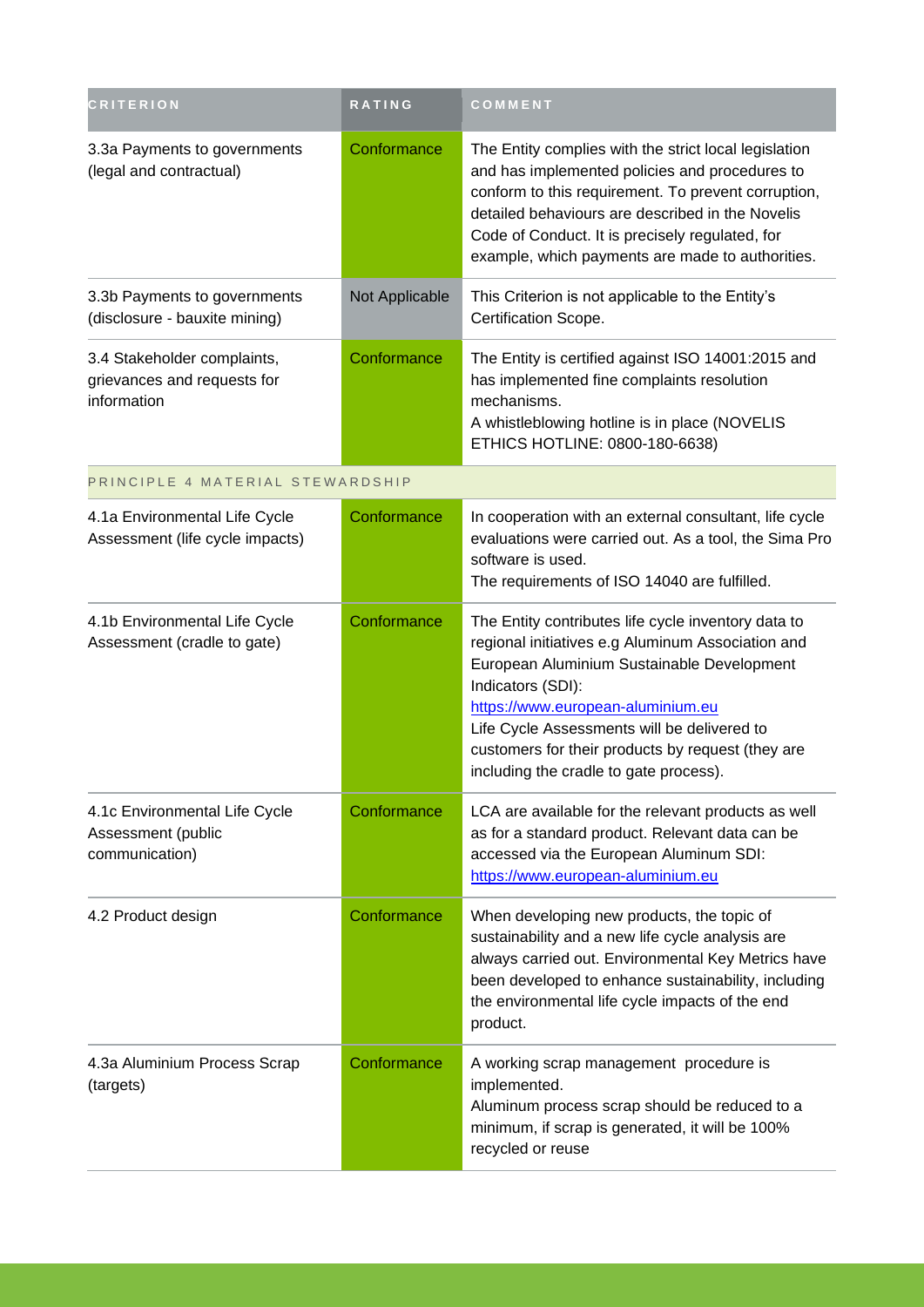| <b>CRITERION</b>                                                            | <b>RATING</b>             | COMMENT                                                                                                                                                                                                                                                                                                                                                                                                                                                                                                                                                                                                                                                                                                                                                                                                                                                                                                                                                                                                                                                   |
|-----------------------------------------------------------------------------|---------------------------|-----------------------------------------------------------------------------------------------------------------------------------------------------------------------------------------------------------------------------------------------------------------------------------------------------------------------------------------------------------------------------------------------------------------------------------------------------------------------------------------------------------------------------------------------------------------------------------------------------------------------------------------------------------------------------------------------------------------------------------------------------------------------------------------------------------------------------------------------------------------------------------------------------------------------------------------------------------------------------------------------------------------------------------------------------------|
| 4.3b Aluminium Process Scrap<br>(alloy separation)                          | Conformance               | There is a closed-loop production.<br>Aluminum alloys and grades are recorded separately<br>and recycled according to type.                                                                                                                                                                                                                                                                                                                                                                                                                                                                                                                                                                                                                                                                                                                                                                                                                                                                                                                               |
| 4.4a Collection and recycling of<br>products at end-of-life (strategy)      | Conformance               | An aluminium recycling strategy is in place. The set<br>goals are fulfilled and thus a continuous increase of<br>the recycling rate is aimed for.<br>The recycling strategy captures the product from the<br>beginning to end of life.                                                                                                                                                                                                                                                                                                                                                                                                                                                                                                                                                                                                                                                                                                                                                                                                                    |
| 4.4b Collection and recycling of<br>products at end-of-life<br>(engagement) | Conformance               | An aluminium recycling strategy is in place. The set<br>goals are fulfilled and thus a continuous increase of<br>the recycling rate is aimed for.<br>Novelis is actively engaged in European initiatives or<br>groups that support and improve national collection<br>rates.                                                                                                                                                                                                                                                                                                                                                                                                                                                                                                                                                                                                                                                                                                                                                                              |
| PRINCIPLE 5 GREENHOUSE GAS EMISSIONS                                        |                           |                                                                                                                                                                                                                                                                                                                                                                                                                                                                                                                                                                                                                                                                                                                                                                                                                                                                                                                                                                                                                                                           |
| 5.1 Disclosure of GHG emissions<br>and energy use                           | Minor Non-<br>Conformance | The plant is part of the International Greenhouse<br>Gas Trade (search for Aleris* under Account Holder<br>Name):<br>https://ec.europa.eu/clima/ets/oha.do?form=oha&la<br>nguageCode=en&account.registryCodes=DE&acco<br>untHolder=&installationIdentifier=&installationName<br>=&permitIdentifier=&mainActivityType=27&search=<br>Search&searchType=oha%C2%A4tSortSettings=<br>EHS figures such as energy consumption,<br>emissions, waste numbers and water consumption<br>are visible in working areas (shopfloor).<br>However, the energy use by source on an annual<br>basis is publicly disclosed in the Aleris<br>Sustainability Report.<br>Due to the recent transfer of Entity ownership, the<br>validity of the now redundant web domain has<br>resulted in an expired certificate for the domain and<br>as such the Aleris Sustainability Report cannot be<br>viewed safely and is identified by various web<br>browsers as a potential security risk to the viewer.<br>Therefore this information is not readily accessible<br>to the public. |
| 5.2 GHG emissions reductions                                                | Minor Non-<br>Conformance | Environmental activities reducing the energy<br>consumption and in line the Greenhouse Gas<br>emissions (GHG) since years.<br>However, GHG emissions KPI's and targets are<br>available in the Aleris Sustainability Report.<br>Due to the recent transfer of Entity ownership, the<br>validity of the now redundant web domain has<br>resulted in an expired certificate for the domain and<br>as such the Aleris Sustainability Report cannot be                                                                                                                                                                                                                                                                                                                                                                                                                                                                                                                                                                                                        |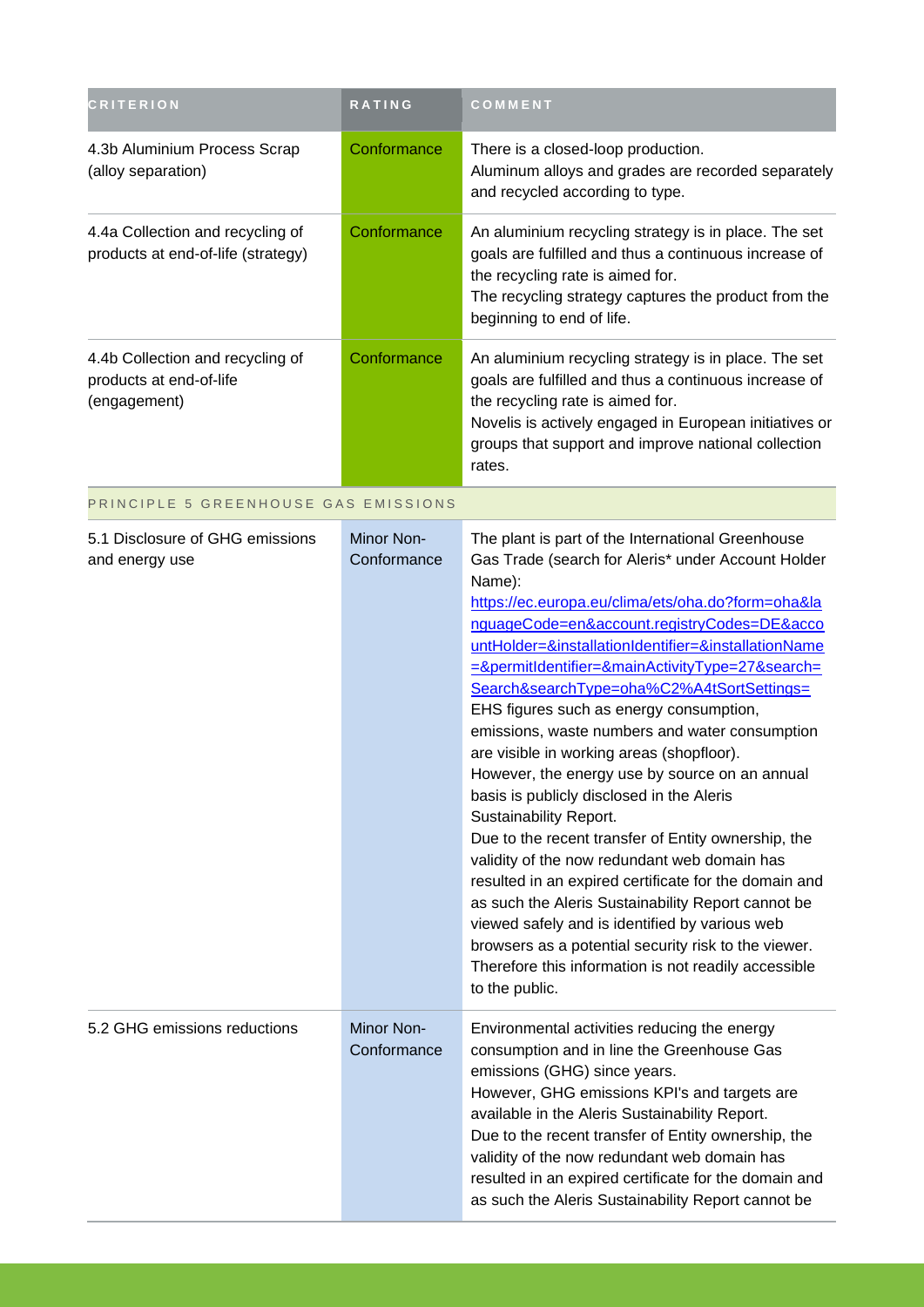| <b>CRITERION</b>                                                        | <b>RATING</b>     | COMMENT                                                                                                                                                                                                                                                                                                                                                                                                                                                                                                                                                                   |
|-------------------------------------------------------------------------|-------------------|---------------------------------------------------------------------------------------------------------------------------------------------------------------------------------------------------------------------------------------------------------------------------------------------------------------------------------------------------------------------------------------------------------------------------------------------------------------------------------------------------------------------------------------------------------------------------|
|                                                                         |                   | viewed safely and is identified by various web<br>browsers as a potential security risk to the viewer.<br>Therefore this information is not readily accessible<br>to the public.                                                                                                                                                                                                                                                                                                                                                                                          |
| 5.3a Aluminium Smelting<br>(management system)                          | Not Applicable    | This Criterion is not applicable to the Entity's<br>Certification Scope.                                                                                                                                                                                                                                                                                                                                                                                                                                                                                                  |
| 5.3b Aluminium Smelting (up to<br>and including 2020)                   | Not Applicable    | This Criterion is not applicable to the Entity's<br>Certification Scope.                                                                                                                                                                                                                                                                                                                                                                                                                                                                                                  |
| 5.3c Aluminium Smelting (after<br>2020)                                 | Not Applicable    | This Criterion is not applicable to the Entity's<br>Certification Scope.                                                                                                                                                                                                                                                                                                                                                                                                                                                                                                  |
| PRINCIPLE 6 EMISSIONS, EFFLUENTS AND WASTE                              |                   |                                                                                                                                                                                                                                                                                                                                                                                                                                                                                                                                                                           |
| 6.1 Emissions to Air                                                    | Conformance       | Emissions to air are under tight control according to<br>local regulations and permits. The emissions are<br>monitored, controlled and reduced constantly.<br>https://www.thru.de/daten/suche/details/thru-<br>berichtsjahr/2018/thru-details-jahr/2018/thru-details-<br>id/61207/?L=0⌖=%22_blank%22                                                                                                                                                                                                                                                                      |
| 6.2 Discharges to Water                                                 | Conformance       | Contamination of waters have to be reported to the<br>competent authority in accordance with the<br>"Wasserhaushaltsgesetz, WHG" without delay.<br>Regular routine water checks are carried out.<br>Discharges to water that have adverse effects on<br>humans and the environment are under German<br>law and in line with the operation permit of the<br>Koblenz plant.<br>Discharges to water and the risk of emissions to the<br>soil are since years subject to environmental goals<br>published in the report of the immission protection<br>officer (EHS Manager). |
| 6.3a Assessment and Management<br>of Spills and Leakage<br>(assessment) | Unable to<br>Rate | The Entity performed risk assessments and<br>implemented measures to prevent and detect<br>contamination of air, water and soil. Furthermore,<br>regular internal audits are conducted to verify<br>effectiveness and adherence to defined actions.<br>Emergency procedures for major risk areas have<br>been introduced.<br>We have assessed this Criterion as 'Unable to<br>Rate', until the Entity can be assessed during the<br>on-site audit.                                                                                                                        |
| 6.3b Assessment and Management<br>of Spills and Leakage<br>(management) | Conformance       | The Entity performed risk assessments and<br>implemented prevention measures on material<br>leakages. Relevant spills are reported to the<br>Authority and by the Authority to all other relevant<br>public interest parties (if necessary).                                                                                                                                                                                                                                                                                                                              |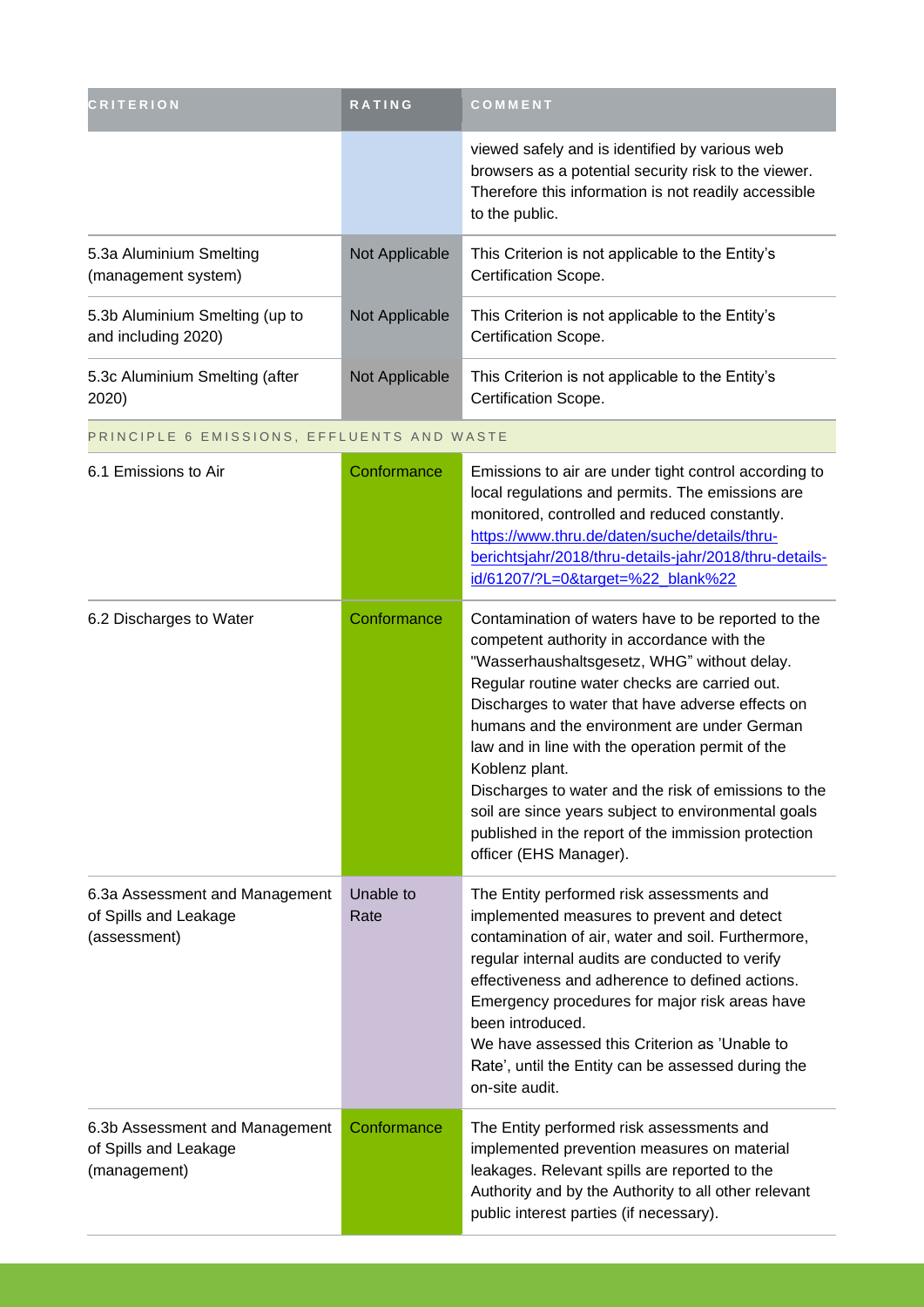| <b>CRITERION</b>                                        | <b>RATING</b>             | COMMENT                                                                                                                                                                                                                                                                                                                                                                                                                                                                                                                                                                                                                                                                                                                                                                                                |
|---------------------------------------------------------|---------------------------|--------------------------------------------------------------------------------------------------------------------------------------------------------------------------------------------------------------------------------------------------------------------------------------------------------------------------------------------------------------------------------------------------------------------------------------------------------------------------------------------------------------------------------------------------------------------------------------------------------------------------------------------------------------------------------------------------------------------------------------------------------------------------------------------------------|
| 6.4a Reporting of Spills (immediate<br>disclosure)      | Conformance               | The reporting of spills is regulated, trained and<br>tested. There have been no reportable spills<br>inside/outside the plant since ISO 14001 was<br>implemented in 2018.                                                                                                                                                                                                                                                                                                                                                                                                                                                                                                                                                                                                                              |
| 6.4b Reporting of Spills (regular<br>reporting)         | Conformance               | The reporting of spills is regulated, trained and<br>tested.<br>There are regular visits by the district government.<br>There have been no reportable spills inside/outside<br>the plant since ISO 14001 was implemented in<br>2018.<br>https://sgdnord.rlp.de/fileadmin/sgdnord/Abteilung<br>2/IED/15_Aleris_UIB_Mrz_2020.pdf                                                                                                                                                                                                                                                                                                                                                                                                                                                                         |
| 6.5a Waste management and<br>reporting (strategy)       | Unable to<br>Rate         | The Entity implemented a Waste Management<br>Strategy. The goals in the field of waste<br>management are fulfilled. A reduction of the waste<br>stream is recognizable. The Entity's Waste<br>Management Strategy has been completed in<br>accordance with the Waste Mitigation Hierarchy.<br>We have assessed this Criterion as 'Unable to<br>Rate', until the Entity can be assessed during the<br>on-site audit.                                                                                                                                                                                                                                                                                                                                                                                    |
| 6.5b Waste management and<br>reporting (disclosure)     | Minor Non-<br>Conformance | The Authority may, if necessary, request the report<br>of the waste officer. On request, the quantities of<br>hazardous and non-hazardous waste will be made<br>available to the public. Regular monitoring by the<br>district government verifies compliance with legal<br>requirements.<br>https://sgdnord.rlp.de/fileadmin/sgdnord/Abteilung<br>2/IED/15_Aleris_UIB_Mrz_2020.pdf<br>However, due to the recent transfer of Entity<br>ownership, the validity of the now redundant web<br>domain has resulted in an expired certificate for the<br>domain and as such the Aleris Sustainability Report<br>cannot be viewed safely and is identified by various<br>web browsers as a potential security risk to the<br>viewer. Therefore this information is not readily<br>accessible to the public. |
| 6.6a Bauxite Residue (storage<br>construction)          | Not Applicable            | This Criterion is not applicable to the Entity's<br>Certification Scope.                                                                                                                                                                                                                                                                                                                                                                                                                                                                                                                                                                                                                                                                                                                               |
| 6.6b Bauxite Residue (integrity<br>checks and controls) | Not Applicable            | This Criterion is not applicable to the Entity's<br>Certification Scope.                                                                                                                                                                                                                                                                                                                                                                                                                                                                                                                                                                                                                                                                                                                               |
| 6.6c Bauxite Residue (water<br>discharge)               | Not Applicable            | This Criterion is not applicable to the Entity's<br>Certification Scope.                                                                                                                                                                                                                                                                                                                                                                                                                                                                                                                                                                                                                                                                                                                               |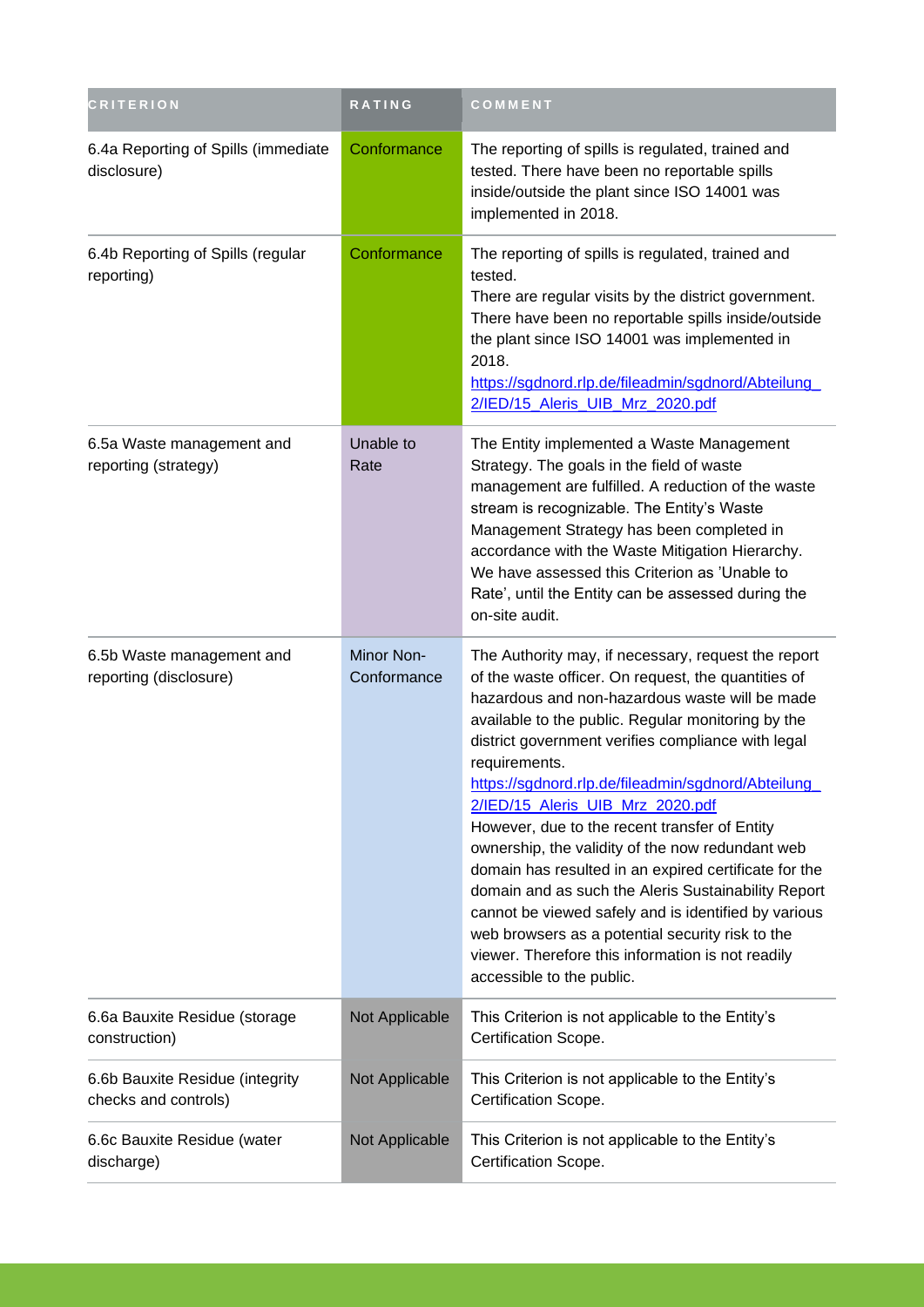| <b>CRITERION</b>                                                 | RATING            | COMMENT                                                                                                                                                                                                                                                                                                                                                                  |
|------------------------------------------------------------------|-------------------|--------------------------------------------------------------------------------------------------------------------------------------------------------------------------------------------------------------------------------------------------------------------------------------------------------------------------------------------------------------------------|
| 6.6d Bauxite Residue (marine and<br>aquatic environments)        | Not Applicable    | This Criterion is not applicable to the Entity's<br>Certification Scope.                                                                                                                                                                                                                                                                                                 |
| 6.6e Bauxite Residue (start of the<br>art technologies)          | Not Applicable    | This Criterion is not applicable to the Entity's<br>Certification Scope.                                                                                                                                                                                                                                                                                                 |
| 6.6f Bauxite Residue (remediation)                               | Not Applicable    | This Criterion is not applicable to the Entity's<br>Certification Scope.                                                                                                                                                                                                                                                                                                 |
| 6.7a Spent Pot Lining (SPL)<br>(storage and management)          | Not Applicable    | This Criterion is not applicable to the Entity's<br>Certification Scope.                                                                                                                                                                                                                                                                                                 |
| 6.7b Spent Pot Lining (SPL)<br>(recovery and recycling)          | Not Applicable    | This Criterion is not applicable to the Entity's<br>Certification Scope.                                                                                                                                                                                                                                                                                                 |
| 6.7c Spent Pot Lining (SPL)<br>(Untreated SPL)                   | Not Applicable    | This Criterion is not applicable to the Entity's<br>Certification Scope.                                                                                                                                                                                                                                                                                                 |
| 6.7d Spent Pot Lining (SPL)<br>(review of alternatives)          | Not Applicable    | This Criterion is not applicable to the Entity's<br>Certification Scope.                                                                                                                                                                                                                                                                                                 |
| 6.7e Spent Pot Lining (SPL)<br>(marine and aquatic environments) | Not Applicable    | This Criterion is not applicable to the Entity's<br>Certification Scope.                                                                                                                                                                                                                                                                                                 |
| 6.8a Dross (recovery)                                            | Unable to<br>Rate | 100% of the white dross is recycled internally. After<br>treating the black dross with argon and cooled to<br>stop the oxidation process, it is sent to external<br>local contractors, who treats the dross and return it<br>as aluminium bars.<br>We have assessed this Criterion as 'Unable to<br>Rate', until the Entity can be assessed during the<br>on-site audit. |
| 6.8b Dross (recycling)                                           | Unable to<br>Rate | 100% of the white dross is recycled internally. After<br>treating the black dross with argon and cooled to<br>stop the oxidation process, it is sent to external<br>local contractors, who treats the dross and return it<br>as aluminium bars.<br>We have assessed this Criterion as 'Unable to<br>Rate', until the Entity can be assessed during the<br>on-site audit. |
| 6.8c Dross (review of alternatives)                              | Unable to<br>Rate | 100% of the white dross is recycled internally. After<br>treating the black dross with argon and cooled to<br>stop the oxidation process, it is sent to external<br>local contractors, who treats the dross and return it<br>as aluminium bars.<br>We have assessed this Criterion as 'Unable to<br>Rate', until the Entity can be assessed during the<br>on-site audit. |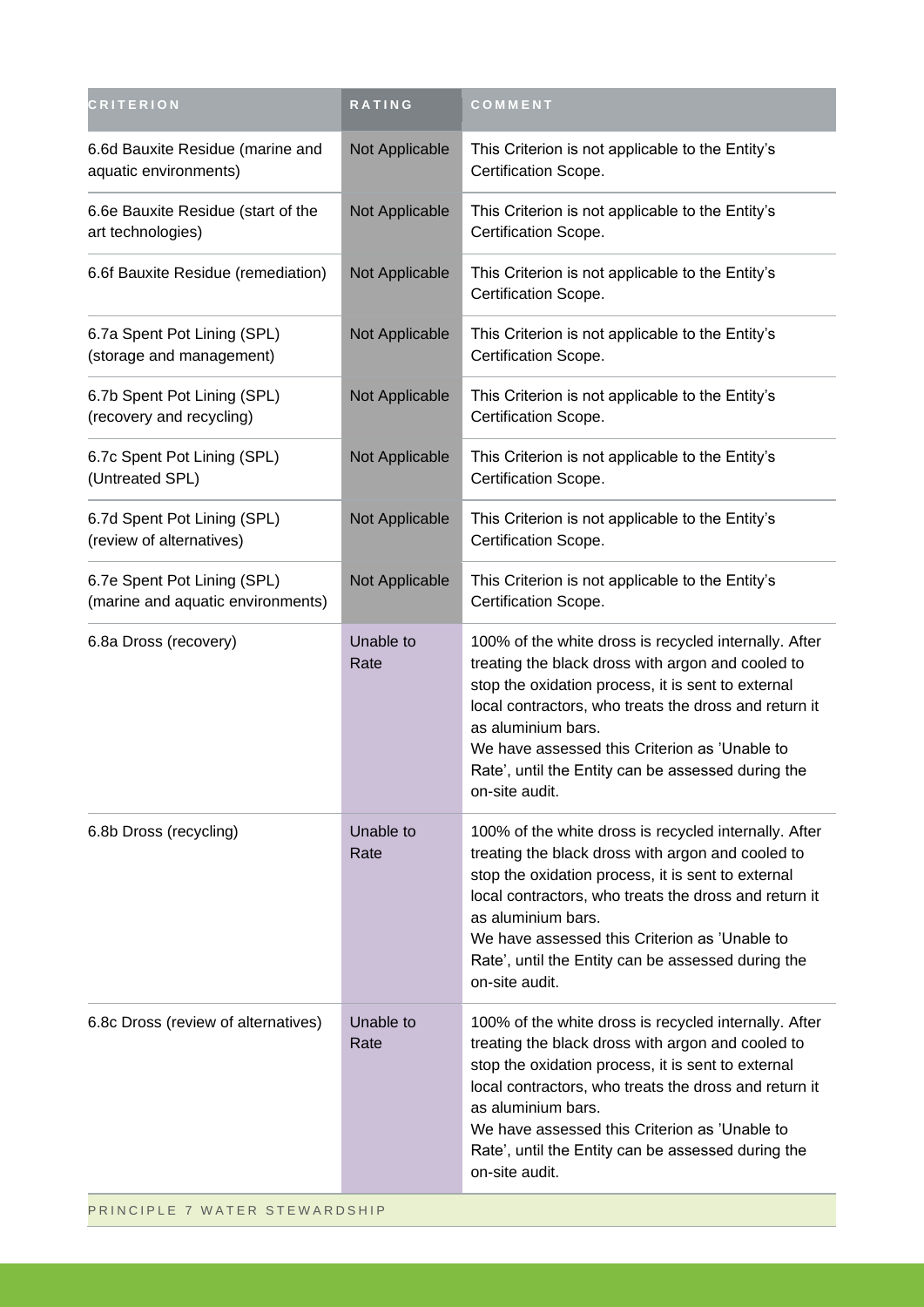| <b>CRITERION</b>                                                           | RATING            | COMMENT                                                                                                                                                                                                                                                                                                                                       |  |
|----------------------------------------------------------------------------|-------------------|-----------------------------------------------------------------------------------------------------------------------------------------------------------------------------------------------------------------------------------------------------------------------------------------------------------------------------------------------|--|
| 7.1a Water assessment (mapping)                                            | Conformance       | The Entity tracks its water usage according to local<br>regulations.<br>An overview of the water entrances, the various<br>consumers and the different wastewater flows are<br>described and regularly reviewed.                                                                                                                              |  |
| 7.1b Water assessment (risk<br>assessment)                                 | Conformance       | The Entity assessed its water-related risks and<br>implemented prevention measures accordingly in<br>their entire area of influence.                                                                                                                                                                                                          |  |
| 7.2a Water management<br>(management plans)                                | Unable to<br>Rate | The Entity has implemented targets for its water<br>management. The targets are regularly reviewed<br>during authority visits as well as during the<br>Environmental Management System review on an<br>annual basis.<br>We have assessed this Criterion as 'Unable to<br>Rate', until the Entity can be assessed during the<br>on-site audit. |  |
| 7.2b Water management<br>(monitoring)                                      | Unable to<br>Rate | Water management is implemented. Consumption<br>figures and specifications are regularly monitored<br>and reviewed.<br>We have assessed this Criterion as 'Unable to<br>Rate', until the Entity can be assessed during the<br>on-site audit.                                                                                                  |  |
| 7.3 Disclosure of water usage and<br>risks                                 | Conformance       | The required water law approvals are available.<br>The requirements of the Water Resources Act are<br>met.<br>Through regular inquiries of the district government,<br>the requirements are checked, please see Report §<br>52 a Abs. 5 BlmSchG:<br>https://sgdnord.rlp.de/fileadmin/sgdnord/Abteilung<br>2/IED/15_Aleris_UIB_Mrz_2020.pdf    |  |
| PRINCIPLE 8 BIODIVERSITY                                                   |                   |                                                                                                                                                                                                                                                                                                                                               |  |
| 8.1 Biodiversity assessment                                                | Conformance       | Environmental Risk Assessments are carried out as<br>part of approval procedures. The risk assessment<br>covers the entire influence area of the (then) Aleris<br>Koblenz plant location including an assessment of<br>biodiversity impacts.                                                                                                  |  |
| 8.2a Biodiversity management<br>(biodiversity action plans)                | Not Applicable    | Even though no material impact has been<br>identified, there is regular reporting process during<br>the annual management review and the public<br>report of the state environmental authorities.                                                                                                                                             |  |
| 8.2b Biodiversity management<br>(consultation and mitigation<br>hierarchy) | Not Applicable    | There were no material biodiversity impacts<br>identified in the risk assessment.<br>If necessary, biodiversity actions will be included in<br>the Environmental Action Plan and regularly                                                                                                                                                    |  |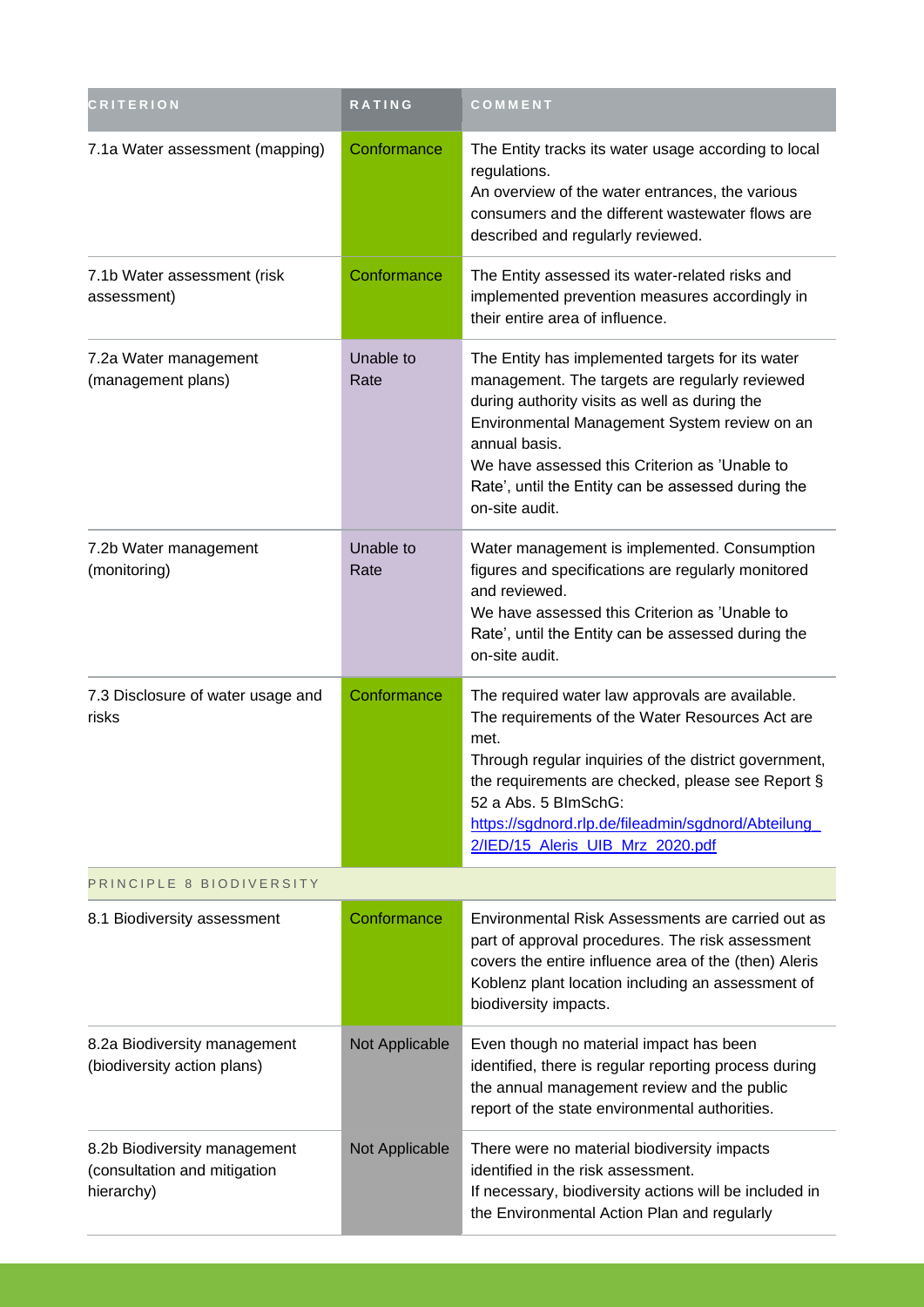| <b>CRITERION</b>                                                                          | RATING         | COMMENT                                                                                                                                                                                                                                                                                                                                                                                                                                                                                                                              |
|-------------------------------------------------------------------------------------------|----------------|--------------------------------------------------------------------------------------------------------------------------------------------------------------------------------------------------------------------------------------------------------------------------------------------------------------------------------------------------------------------------------------------------------------------------------------------------------------------------------------------------------------------------------------|
|                                                                                           |                | reviewed. Currently there are no open measures.<br>Issues of biodiversity are also subject to any<br>operating permit (BImSchG). Even though no<br>material impact has been identified, actions were<br>taken to prevent biodiversity impacts.                                                                                                                                                                                                                                                                                       |
| 8.2c Biodiversity management<br>(reporting)                                               | Conformance    | Even though no material impact has been<br>identified, there is regular reporting during the<br>annual management review and the public report of<br>the district government.                                                                                                                                                                                                                                                                                                                                                        |
| 8.3 Alien Species                                                                         | Conformance    | The Entity has taken preventive actions to prevent<br>introduction of alien species.<br>Packaging material used for export materials (e.g.<br>wooden pallets) are thermally treated (IPCC-<br>treatment) to eliminate risk of alien species<br>introduction to other regions.                                                                                                                                                                                                                                                        |
| 8.4a Commitment to "No Go" in<br>World Heritage properties<br>(exploration and new mines) | Not Applicable | This Criterion is not applicable to the Entity's<br>Certification Scope.                                                                                                                                                                                                                                                                                                                                                                                                                                                             |
| 8.4b Commitment to "No Go" in<br>World Heritage properties (existing<br>operations)       | Not Applicable | This Criterion is not applicable to the Entity's<br>Certification Scope.                                                                                                                                                                                                                                                                                                                                                                                                                                                             |
| 8.5a Mine rehabilitation (best<br>available techniques)                                   | Not Applicable | This Criterion is not applicable to the Entity's<br>Certification Scope.                                                                                                                                                                                                                                                                                                                                                                                                                                                             |
| 8.5b Mine rehabilitation (financial<br>provisions)                                        | Not Applicable | This Criterion is not applicable to the Entity's<br>Certification Scope.                                                                                                                                                                                                                                                                                                                                                                                                                                                             |
| PRINCIPLE 9 HUMAN RIGHTS                                                                  |                |                                                                                                                                                                                                                                                                                                                                                                                                                                                                                                                                      |
| 9.1a Human Rights Due Diligence<br>(policy)                                               | Conformance    | Novelis publicly subscribes to the United Nations<br>Guiding Principles and has issued and<br>communicated both its Code of Conduct (Promote<br>a Desirable Work Environment) and Supplier Code<br>of Conduct (Labour and Human Rights), which<br>includes a commitment to respect human rights.<br>The Codes can be accessed via:<br>https://novelis.com/wp-<br>content/uploads/2020/07/Code-of-Conduct.pdf<br>and:<br>https://www.novelis.com/wp-<br>content/uploads/2021/04/Novelis-Supplier-Code-of-<br>Conduct-ENG-04292021.pdf |
| 9.1b Human Rights Due Diligence<br>(process)                                              | Conformance    | The Entity has implemented a Code of Conduct<br>including human rights aspects. As part of a risk<br>assessment, the requirements of human rights<br>within the area of influence of the Entity were                                                                                                                                                                                                                                                                                                                                 |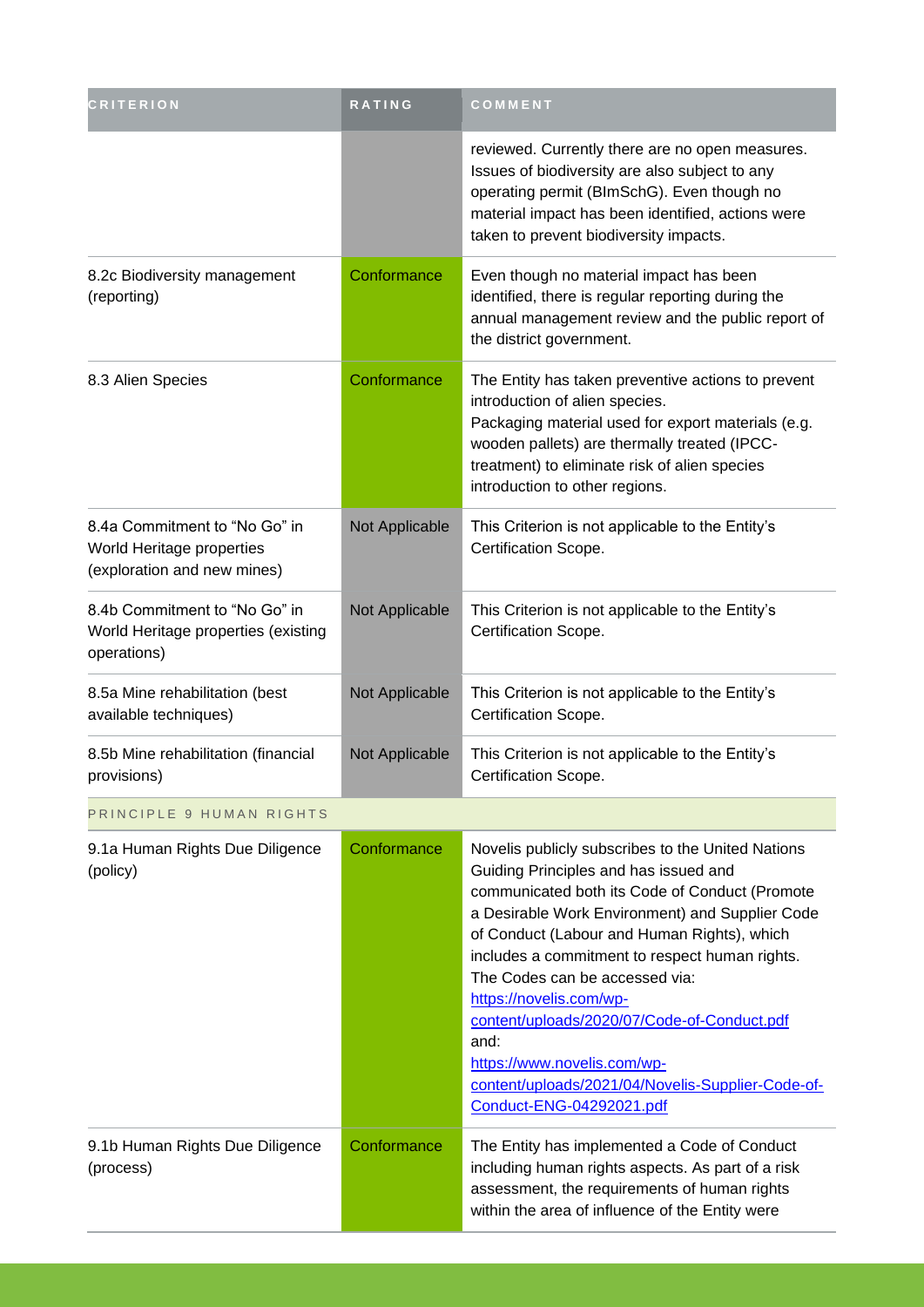| CRITERION                                        | <b>RATING</b>  | COMMENT                                                                                                                                                                                                                                                                                                                                                                                                                                                                                          |
|--------------------------------------------------|----------------|--------------------------------------------------------------------------------------------------------------------------------------------------------------------------------------------------------------------------------------------------------------------------------------------------------------------------------------------------------------------------------------------------------------------------------------------------------------------------------------------------|
|                                                  |                | examined. The focus here is a preventive approach<br>to identify legal issues in advance.                                                                                                                                                                                                                                                                                                                                                                                                        |
| 9.1c Human Rights Due Diligence<br>(remediation) | Conformance    | The local compliance assessment (acc. SA 8000)<br>have confirmed that there are no salient adverse<br>human rights impacts present at the audited site.<br>The Entity did not identify any issue that have<br>caused or contributed to adverse human rights<br>impacts.                                                                                                                                                                                                                          |
| 9.2 Women's Rights                               | Conformance    | The Entity has developed and implemented<br>policies, systems, procedures and processes that<br>conform to the women's rights requirements.<br>Novelis has identified the need to overcome the<br>historical disadvantage of women as one of its<br>priorities and has established the program "Woman<br>in Novelis" (WiN). This program aims to motivate,<br>retain and develop all employees, with a focus on<br>building and celebrating a diverse culture that<br>includes female employees. |
| 9.3 Indigenous Peoples                           | Not Applicable | This Criterion of the ASI Performance Standard<br>does not apply to the Entity, as Indigenous Peoples<br>or their lands, territories and resources are not<br>directly affected by the Entity's operations.                                                                                                                                                                                                                                                                                      |
| 9.4 Free, Prior, and Informed<br>Consent (FPIC)  | Not Applicable | This Criterion of the ASI Performance Standard<br>does not apply to the Entity, as Indigenous Peoples<br>or their lands, territories and resources are not<br>directly affected by the Entity's operations.                                                                                                                                                                                                                                                                                      |
| 9.5 Cultural and sacred heritage                 | Not Applicable | This Criterion of the ASI Performance Standard<br>does not apply to the Entity, as no sacred or<br>cultural heritage sites and values within the Entity's<br>area of influence are present. Also, Indigenous<br>Peoples or their lands, territories and resources are<br>not directly affected by the Entity's operations.                                                                                                                                                                       |
| 9.6a Resettlements (avoid or<br>minimise)        | Not Applicable | Up to now, no expansion of the entire plant is<br>planned which may have impact on this ASI criteria.<br>However, the requirements of the ASI Performance<br>Standard will be considered as part of new risk<br>assessment.                                                                                                                                                                                                                                                                      |
| 9.6b Resettlements (where<br>unavoidable)        | Not Applicable | This Criterion of the ASI Performance Standard<br>does not apply to the Entity, as no resettlements<br>being considered or taking place during the period<br>since joining ASI, or expected to occur during the<br>Certification Period. Indigenous Peoples are not<br>directly affected by the Entity's operations.                                                                                                                                                                             |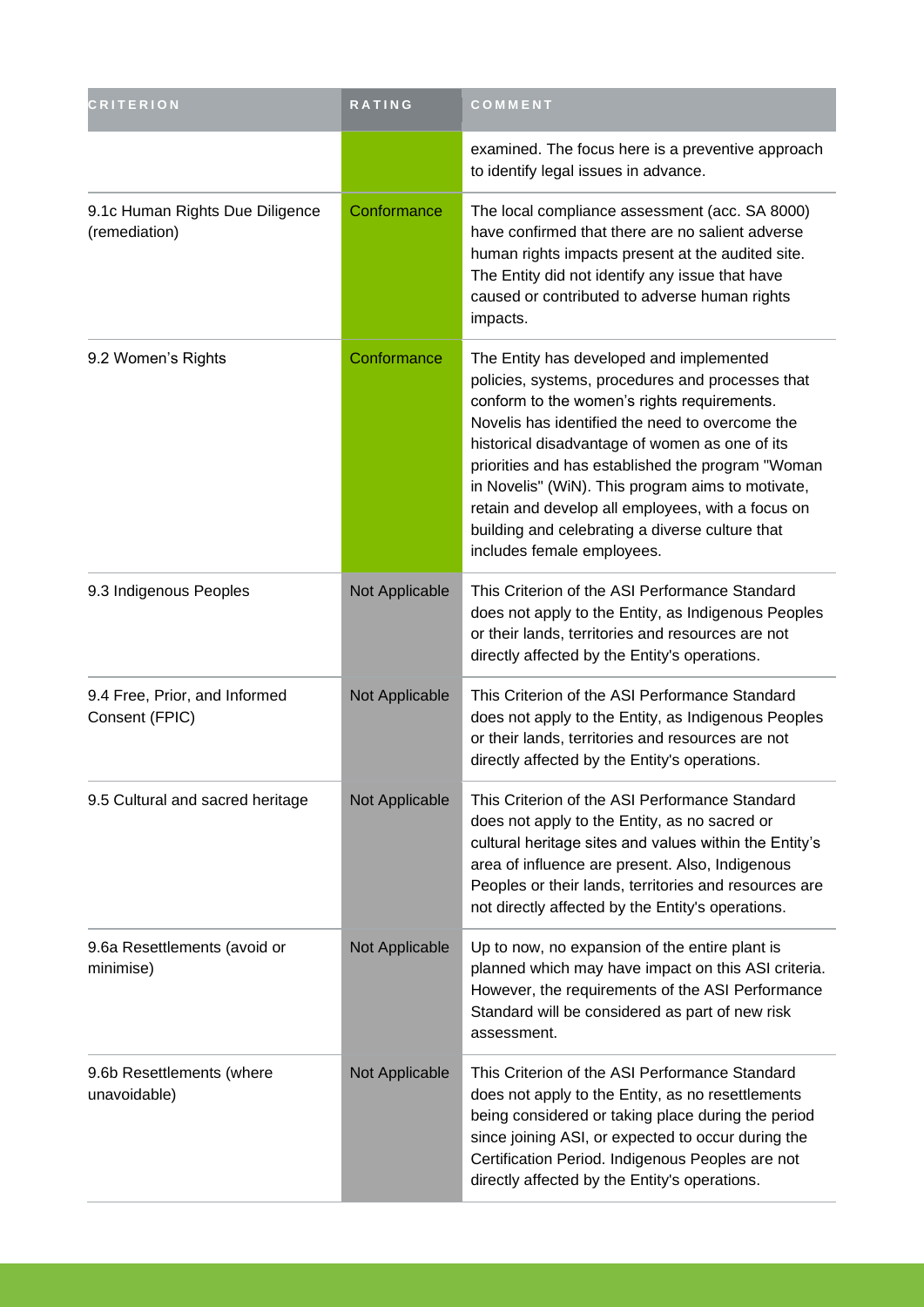| <b>CRITERION</b>                                                                                     | RATING            | COMMENT                                                                                                                                                                                                                                                                                                                                                                        |  |
|------------------------------------------------------------------------------------------------------|-------------------|--------------------------------------------------------------------------------------------------------------------------------------------------------------------------------------------------------------------------------------------------------------------------------------------------------------------------------------------------------------------------------|--|
| 9.7a Local Communities (rights and<br>interests)                                                     | Conformance       | The Entity does not claim any resources that could<br>lead to a lack of resources in the area and among<br>its population.<br>The Koblenz plant respects and is very sensitive to<br>the neighbourhood, the community and all other<br>interest groups in the vicinity of the work. An<br>evaluation of the interested parties took place.                                     |  |
| 9.7b Local Communities (impacts)                                                                     | Conformance       | The Social Self Assessment (SA 8000) confirmed<br>that there are no issues with local communities and<br>therefore no need for action. However, the Entity<br>prevents any adverse impacts on local community<br>livelihoods.                                                                                                                                                  |  |
| 9.7c Local Communities<br>(livelihoods)                                                              | Conformance       | The Novelis group requests each of its sites to<br>engage with local communities.<br>The Entity in Koblenz regularly participates on<br>community events e.g. Muenzlauf Koblenz.<br>See press-release by following the link:<br>https://muenz-sport.de/aktiv-event/firmenlauf-2019/                                                                                            |  |
| 9.8 Conflict-Affected and High-Risk<br>Areas                                                         | Unable to<br>Rate | Whilst records relating to the systems were<br>reviewed and assessed as being up to date and in<br>conformance with the ASI Performance Standard, a<br>physical assessment of Criterion 9.8 to determine<br>performance was not undertaken. We have<br>therefore assessed this Criterion as 'Unable to<br>Rate', until the Entity can be assessed during the<br>on-site audit. |  |
| 9.9 Security practice                                                                                | Unable to<br>Rate | Whilst records relating to the systems were<br>reviewed and assessed as being up to date and in<br>conformance with the ASI Performance Standard, a<br>physical assessment of Criterion 9.9 to determine<br>performance was not undertaken. We have<br>therefore assessed this Criterion as 'Unable to<br>Rate', until the Entity can be assessed during the<br>on-site audit. |  |
| PRINCIPLE 10 LABOUR RIGHTS                                                                           |                   |                                                                                                                                                                                                                                                                                                                                                                                |  |
| 10.1a Freedom of Association and<br>Right to Collective Bargaining<br>(freedom of association)       | Conformance       | The Entity respects the local regulations on<br>workers' rights and applies a collective agreement<br>for the metallurgy sector. Most workers joined a<br>Trade Union and there is an elected Workers<br>Council.                                                                                                                                                              |  |
| 10.1b Freedom of Association and<br><b>Right to Collective Bargaining</b><br>(collective bargaining) | Conformance       | The Entity respects the local regulations on<br>workers' rights and applies a collective agreement<br>for the metallurgy sector. Most Workers joined a<br>Trade Union and there is an elected Workers<br>Council.                                                                                                                                                              |  |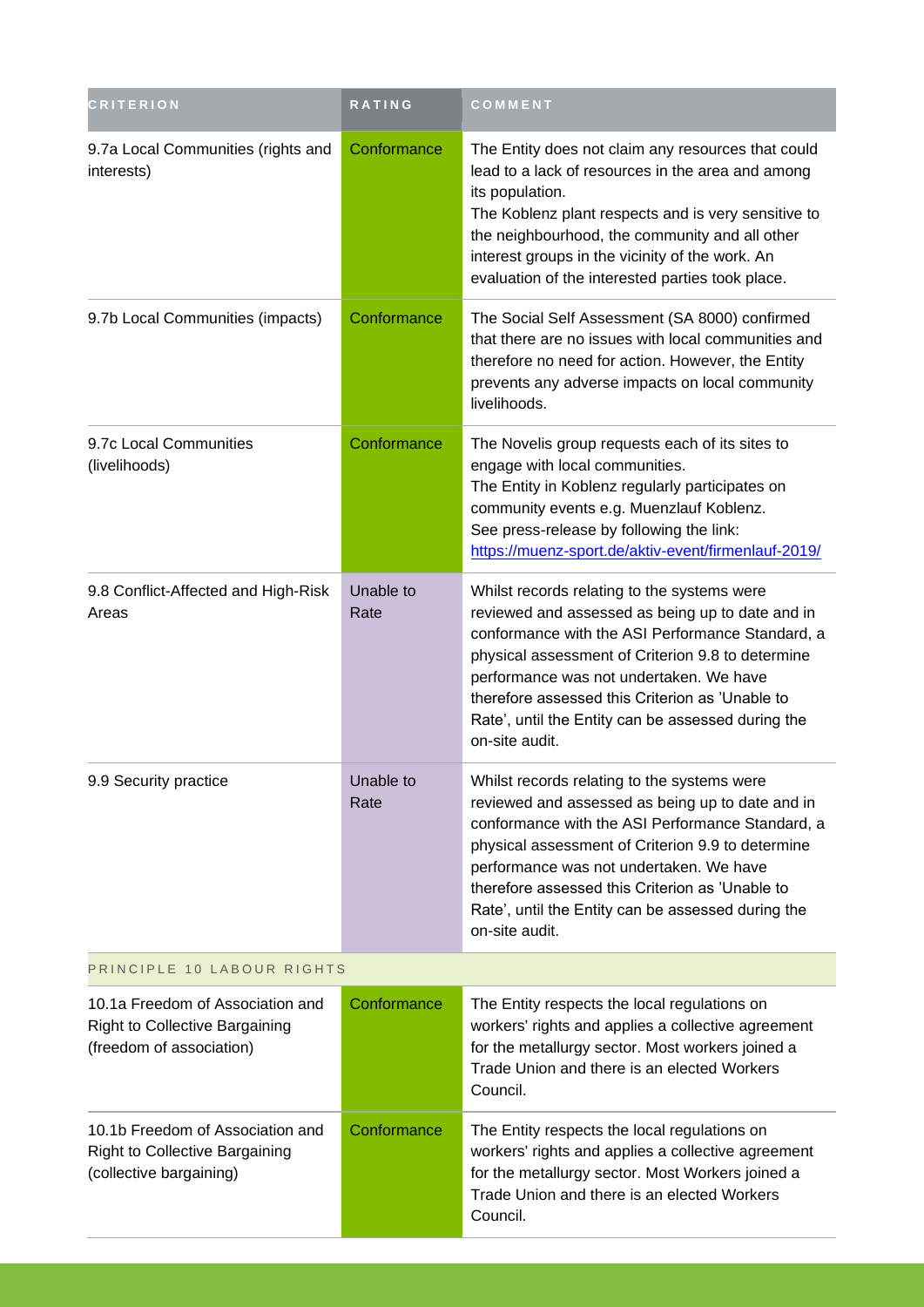| <b>CRITERION</b>                                                                                 | RATING            | COMMENT                                                                                                                                                                                                                                                                                                                                                                         |
|--------------------------------------------------------------------------------------------------|-------------------|---------------------------------------------------------------------------------------------------------------------------------------------------------------------------------------------------------------------------------------------------------------------------------------------------------------------------------------------------------------------------------|
|                                                                                                  |                   | No infringement to this requirement has ever been<br>reported (e.g. Collective Bargaining).                                                                                                                                                                                                                                                                                     |
| 10.1c Freedom of Association and<br><b>Right to Collective Bargaining</b><br>(alternative means) | Not Applicable    | The Entity only operates in Germany, a country that<br>fully respect workers' rights. The Entity respects the<br>freedom of association without interference.                                                                                                                                                                                                                   |
| 10.2a Child Labour (minimum age)                                                                 | Unable to<br>Rate | Whilst records relating to the systems were<br>reviewed and assessed as being up to date and in<br>conformance with the ASI Performance Standard, a<br>physical assessment of Criterion 10.2 to determine<br>performance was not undertaken. We have<br>therefore assessed this Criterion as 'Unable to<br>Rate', until the Entity can be assessed during the<br>on-site audit. |
| 10.2b Child Labour (hazardous)                                                                   | Unable to<br>Rate | Whilst records relating to the systems were<br>reviewed and assessed as being up to date and in<br>conformance with the ASI Performance Standard, a<br>physical assessment of Criterion 10.2 to determine<br>performance was not undertaken. We have<br>therefore assessed this Criterion as 'Unable to<br>Rate', until the Entity can be assessed during the<br>on-site audit. |
| 10.2c Child Labour (worst forms)                                                                 | Unable to<br>Rate | Whilst records relating to the systems were<br>reviewed and assessed as being up to date and in<br>conformance with the ASI Performance Standard, a<br>physical assessment of Criterion 10.2 to determine<br>performance was not undertaken. We have<br>therefore assessed this Criterion as 'Unable to<br>Rate', until the Entity can be assessed during the<br>on-site audit. |
| 10.3a Forced Labour (human<br>trafficking)                                                       | Unable to<br>Rate | Whilst records relating to the systems were<br>reviewed and assessed as being up to date and in<br>conformance with the ASI Performance Standard, a<br>physical assessment of Criterion 10.3 to determine<br>performance was not undertaken. We have<br>therefore assessed this Criterion as 'Unable to<br>Rate', until the Entity can be assessed during the<br>on-site audit. |
| 10.3b Forced Labour (deposits,<br>fees, advances)                                                | Unable to<br>Rate | Whilst records relating to the systems were<br>reviewed and assessed as being up to date and in<br>conformance with the ASI Performance Standard, a<br>physical assessment of Criterion 10.3 to determine<br>performance was not undertaken. We have<br>therefore assessed this Criterion as 'Unable to<br>Rate', until the Entity can be assessed during the<br>on-site audit. |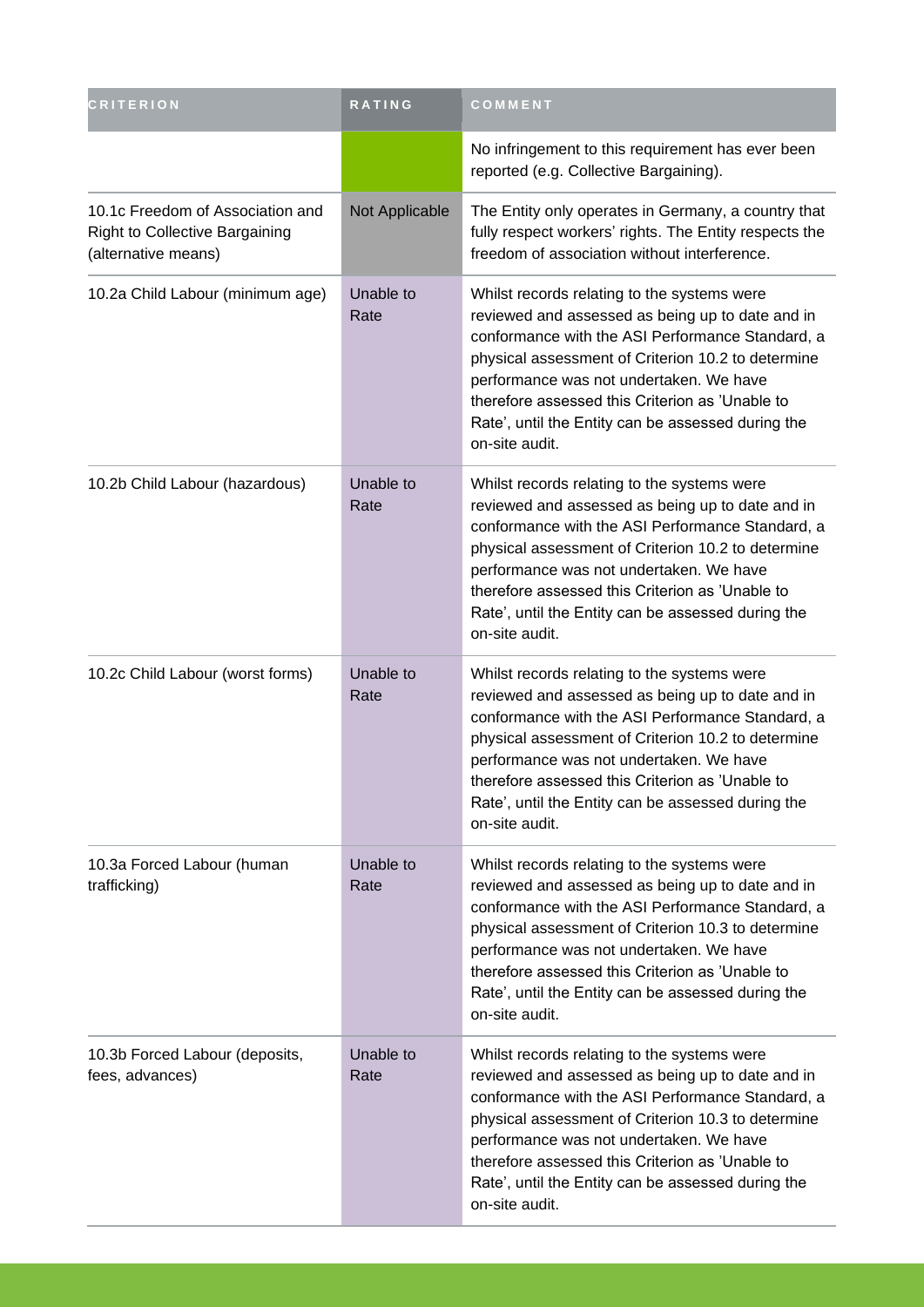| <b>CRITERION</b>                                                                | <b>RATING</b>     | COMMENT                                                                                                                                                                                                                                                                                                                                                                         |
|---------------------------------------------------------------------------------|-------------------|---------------------------------------------------------------------------------------------------------------------------------------------------------------------------------------------------------------------------------------------------------------------------------------------------------------------------------------------------------------------------------|
| 10.3c Forced Labour (migrant<br>workers)                                        | Unable to<br>Rate | Whilst records relating to the systems were<br>reviewed and assessed as being up to date and in<br>conformance with the ASI Performance Standard, a<br>physical assessment of Criterion 10.3 to determine<br>performance was not undertaken. We have<br>therefore assessed this Criterion as 'Unable to<br>Rate', until the Entity can be assessed during the<br>on-site audit. |
| 10.3d Forced Labour (debt<br>bondage)                                           | Unable to<br>Rate | Whilst records relating to the systems were<br>reviewed and assessed as being up to date and in<br>conformance with the ASI Performance Standard, a<br>physical assessment of Criterion 10.3 to determine<br>performance was not undertaken. We have<br>therefore assessed this Criterion as 'Unable to<br>Rate', until the Entity can be assessed during the<br>on-site audit. |
| 10.3e Forced Labour (freedom of<br>movement)                                    | Unable to<br>Rate | Whilst records relating to the systems were<br>reviewed and assessed as being up to date and in<br>conformance with the ASI Performance Standard, a<br>physical assessment of Criterion 10.3 to determine<br>performance was not undertaken. We have<br>therefore assessed this Criterion as 'Unable to<br>Rate', until the Entity can be assessed during the<br>on-site audit  |
| 10.3f Forced Labour (retention of<br>identity papers, permits,<br>certificates) | Unable to<br>Rate | Whilst records relating to the systems were<br>reviewed and assessed as being up to date and in<br>conformance with the ASI Performance Standard, a<br>physical assessment of Criterion 10.3 to determine<br>performance was not undertaken. We have<br>therefore assessed this Criterion as 'Unable to<br>Rate', until the Entity can be assessed during the<br>on-site audit. |
| 10.3g Forced Labour (freedom to<br>terminate employment)                        | Unable to<br>Rate | Whilst records relating to the systems were<br>reviewed and assessed as being up to date and in<br>conformance with the ASI Performance Standard, a<br>physical assessment of Criterion 10.3 to determine<br>performance was not undertaken. We have<br>therefore assessed this Criterion as 'Unable to<br>Rate', until the Entity can be assessed during the<br>on-site audit. |
| 10.4 Non-Discrimination                                                         | Unable to<br>Rate | Whilst records relating to the systems were<br>reviewed and assessed as being up to date and in<br>conformance with the ASI Performance Standard, a<br>physical assessment of Criterion 10.4 to determine<br>performance was not undertaken. We have<br>therefore assessed this Criterion as 'Unable to                                                                         |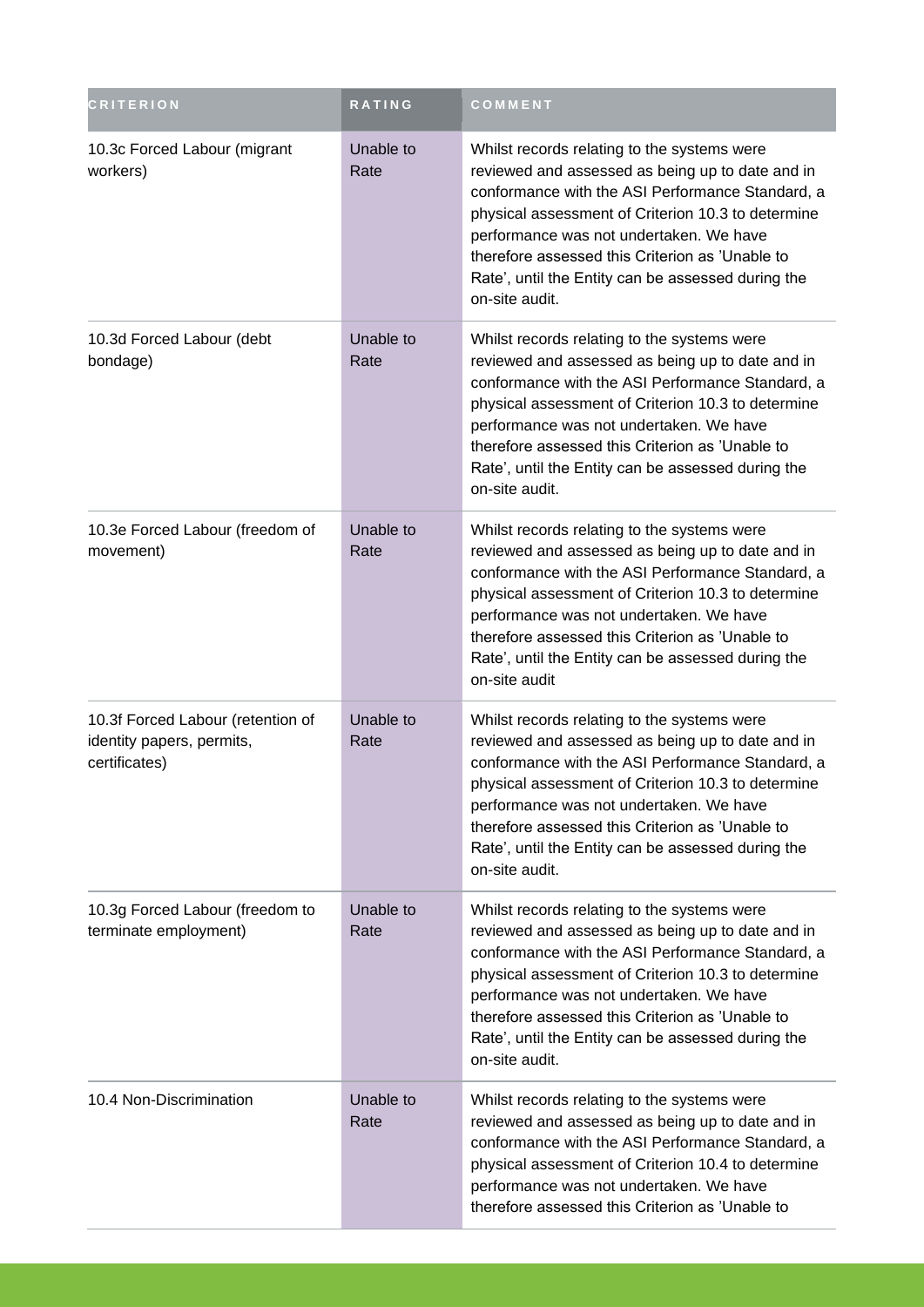| <b>CRITERION</b>                                               | <b>RATING</b>     | COMMENT                                                                                                                                                                                                                                                                                                                                                                         |
|----------------------------------------------------------------|-------------------|---------------------------------------------------------------------------------------------------------------------------------------------------------------------------------------------------------------------------------------------------------------------------------------------------------------------------------------------------------------------------------|
|                                                                |                   | Rate', until the Entity can be assessed during the<br>on-site audit.                                                                                                                                                                                                                                                                                                            |
| 10.5 Communication and<br>engagement                           | Unable to<br>Rate | Whilst records relating to the systems were<br>reviewed and assessed as being up to date and in<br>conformance with the ASI Performance Standard, a<br>physical assessment of Criterion 10.5 to determine<br>performance was not undertaken. We have<br>therefore assessed this Criterion as 'Unable to<br>Rate', until the Entity can be assessed during the<br>on-site audit. |
| 10.6 Disciplinary practices                                    | Unable to<br>Rate | Whilst records relating to the systems were<br>reviewed and assessed as being up to date and in<br>conformance with the ASI Performance Standard, a<br>physical assessment of Criterion 10.6 to determine<br>performance was not undertaken. We have<br>therefore assessed this Criterion as 'Unable to<br>Rate', until the Entity can be assessed during                       |
| 10.7a Remuneration (living wage)                               | Unable to<br>Rate | Whilst records relating to the systems were<br>reviewed and assessed as being up to date and in<br>conformance with the ASI Performance Standard, a<br>physical assessment of Criterion 10.7 to determine<br>performance was not undertaken. We have<br>therefore assessed this Criterion as 'Unable to<br>Rate', until the Entity can be assessed during the<br>on-site audit. |
| 10.7b Remuneration (method of<br>payment)                      | Unable to<br>Rate | Whilst records relating to the systems were<br>reviewed and assessed as being up to date and in<br>conformance with the ASI Performance Standard, a<br>physical assessment of Criterion 10.7 to determine<br>performance was not undertaken. We have<br>therefore assessed this Criterion as 'Unable to<br>Rate', until the Entity can be assessed during the<br>on-site audit. |
| 10.8 Working Time                                              | Unable to<br>Rate | Whilst records relating to the systems were<br>reviewed and assessed as being up to date and in<br>conformance with the ASI Performance Standard, a<br>physical assessment of Criterion 10.8 to determine<br>performance was not undertaken. We have<br>therefore assessed this Criterion as 'Unable to<br>Rate', until the Entity can be assessed during the<br>on-site audit. |
| PRINCIPLE 11 OCCUPATIONAL HEALTH AND SAFETY                    |                   |                                                                                                                                                                                                                                                                                                                                                                                 |
| 11.1a Occupational Health and<br>Safety (OH&S) Policy (policy) | Conformance       | The Entity has implemented a (non-certified)<br>management system which is well established.                                                                                                                                                                                                                                                                                    |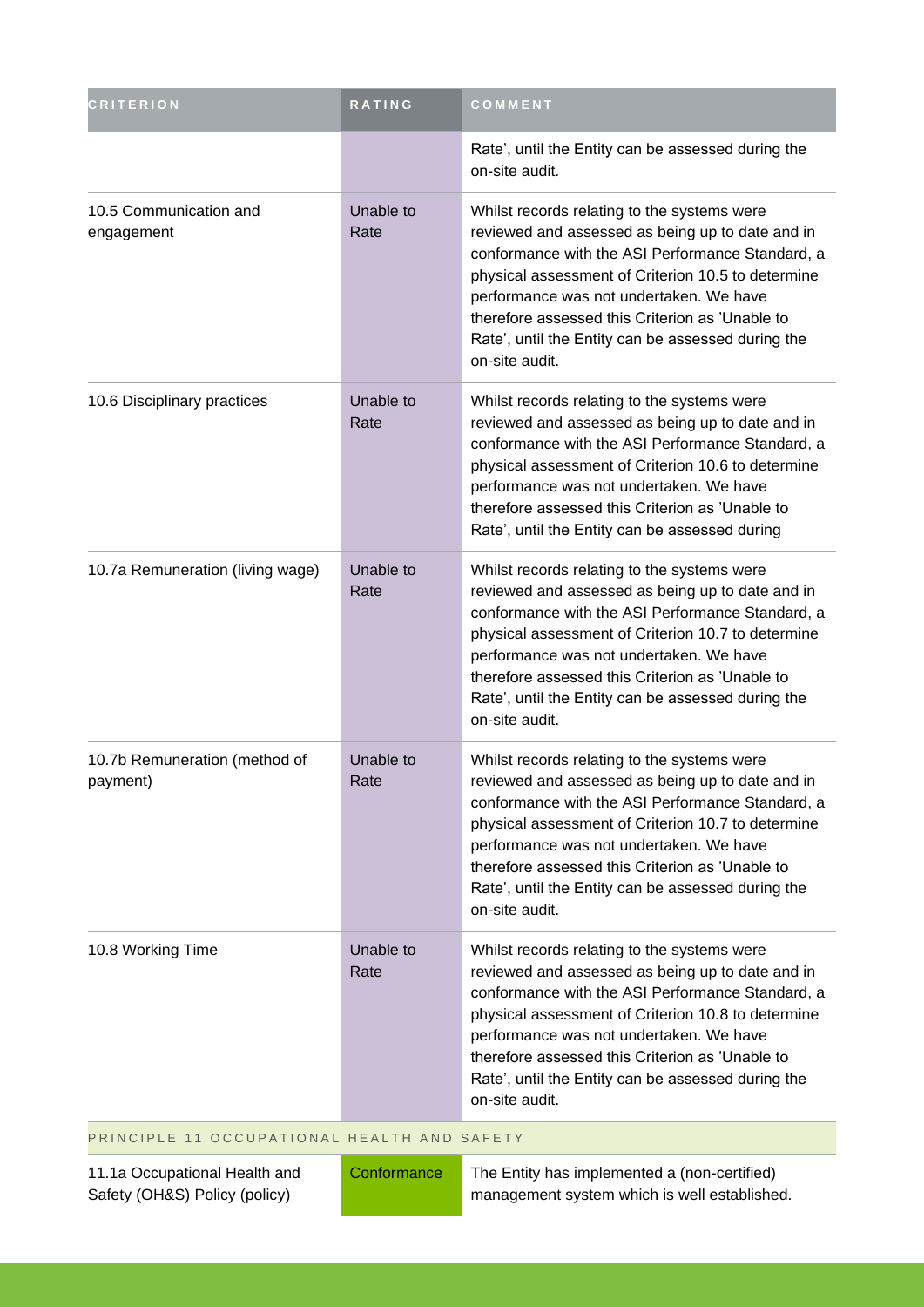| <b>CRITERION</b>                                                                        | RATING      | COMMENT                                                                                                                                                                                                                                                                                                                                                                                                                                                                                 |
|-----------------------------------------------------------------------------------------|-------------|-----------------------------------------------------------------------------------------------------------------------------------------------------------------------------------------------------------------------------------------------------------------------------------------------------------------------------------------------------------------------------------------------------------------------------------------------------------------------------------------|
|                                                                                         |             | An EHSQ Policy has been implemented and is<br>communicated as required by the ASI Performance<br>Standard.                                                                                                                                                                                                                                                                                                                                                                              |
| 11.1b Occupational Health and<br>Safety (OH&S) Policy (workers and<br>visitors)         | Conformance | The Novelis Health and Safety Policy is applied to<br>workers and visitors. Instruments and institutions<br>are implemented as foreseen by local law (e.g.<br>H&S committee, workplace risk assessment) or by<br>Novelis internal instructions. Many activities are set<br>(e.g. best behaviour practice, safety culture) to<br>reduce workplace related risks. For further<br>information see:<br>https://novelis.com/wp-<br>content/uploads/2020/12/EHS-Policy-<br>Guidelines_ENG.pdf |
| 11.1c Occupational Health and<br>Safety (OH&S) Policy (applicable<br>law and standards) | Conformance | A health and safety policy (guidelines) is in place<br>and published. It is made accessible to all<br>employees, visitors and suppliers (intranet /<br>internet).<br>The policy includes the obligation to comply with<br>legal requirements, please see:<br>https://www.novelis.com/wp-<br>content/uploads/2020/12/EHS-Policy-<br>Guidelines_ENG.pdf                                                                                                                                   |
| 11.1d Occupational Health and<br>Safety (OH&S) Policy (right to stop<br>unsafe work)    | Conformance | Employees are regularly briefed on the dangers at<br>the workplace (based on the risk assessment).<br>They have the right and obligation to report unsafe<br>conditions and stop the work immediately if<br>necessary.                                                                                                                                                                                                                                                                  |
| 11.2 OH&S Management System                                                             | Conformance | A health and safety management system (non<br>certified) is in place and effectively working.<br>Any identified non-conformances are being<br>actioned by the Entity.<br>Internal and external audits are conducted to<br>confirm effectiveness of the system.                                                                                                                                                                                                                          |
| 11.3 Employee engagement on<br>health and safety                                        | Conformance | Employees are involved in the preparation of risk<br>assessments. The safety officers have a mandate<br>in the regular occupational health and safety<br>committees (4 times a year).                                                                                                                                                                                                                                                                                                   |
| 11.4 OH&S performance                                                                   | Conformance | The continuous improvement of occupational health<br>and safety performance is driven by performance<br>indicators and the achievement of goals.<br>Occupational safety committee meetings take place<br>four times a year. There is a review of the numbers<br>and the targets instead. Measures are discussed<br>and coordinated there.                                                                                                                                               |